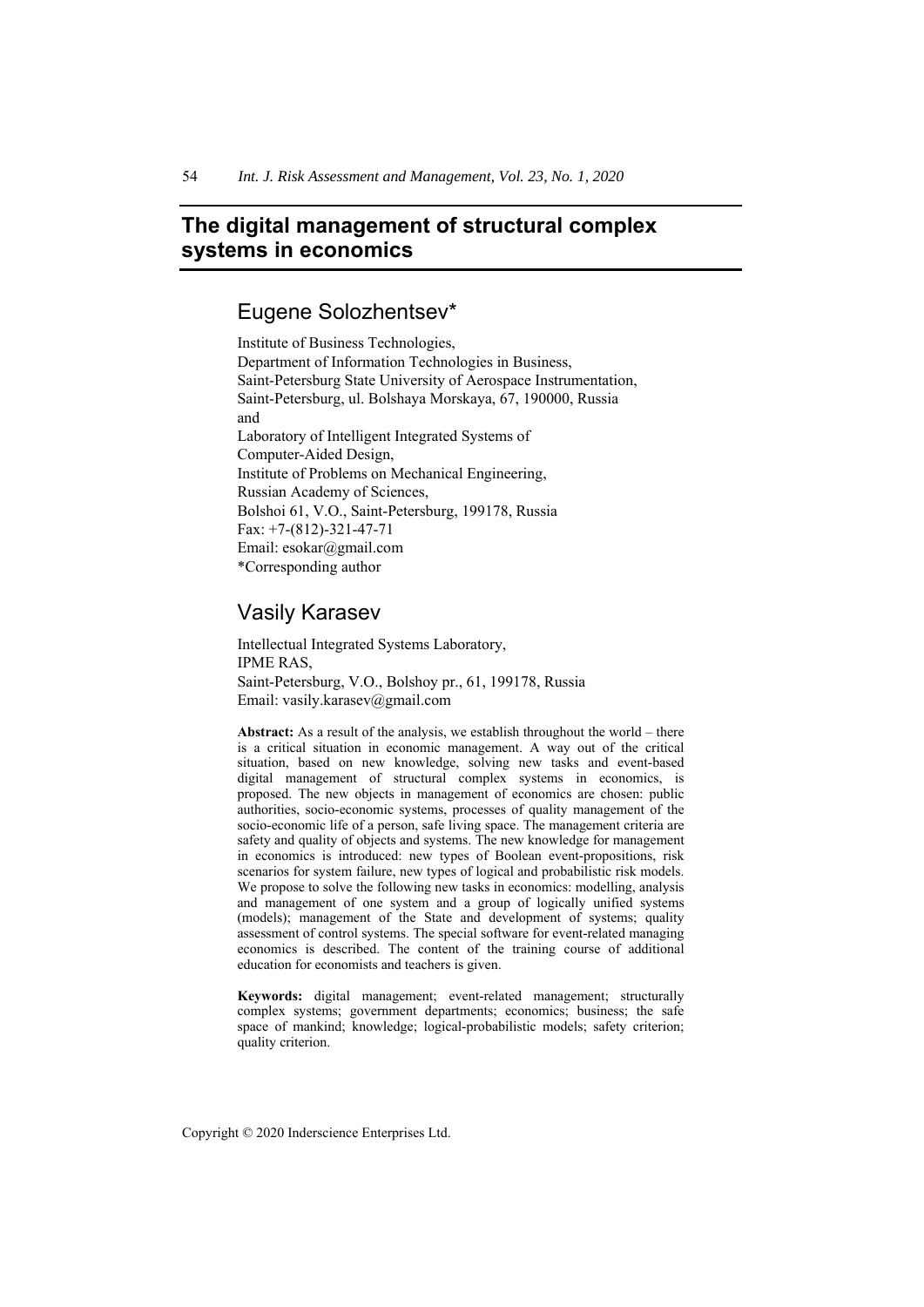**Reference** to this paper should be made as follows: Solozhentsev, E. and Karasev, V. (2020) 'The digital management of structural complex systems in economics', *Int. J. Risk Assessment and Management*, Vol. 23, No. 1, pp.54–79.

**Biographical notes:** Eugene Solozhentsev is a Professor in the Department of Information Technologies in Business at St. Petersburg State University of Aerospace Instrumentation (SUAI), Russia, and Head of the Laboratory of Intelligent Integrated Automated Systems of Design of the Institute of Problems of Mechanical Engineering (IPME) of Russian Academy of Sciences, Russia. He is also an Honoured Scientist of the Russian Federation, and the Chairman of the International Program and National Organizing Committees of the 'Modeling and Risk and Safety Analysis in Complex Systems' International Science Schools, Russia. He has published more than 300 scientific works, including nine books.

Vasily Karasev is working in Institute of Problems of Mechanical Engineering of Russian Academy of Sciences (IPME RAS), Intelligent Integrated Systems of Automated Design Laboratory research worker. He is a candidate in Technical Science. He graduated from the St. Petersburg State Academy of Aerospace Instruments Making in 1996. During postgraduate activity, he had prepared the dissertation work entitled 'The development and research of logical and probabilistic risk models in business and methods of their identification with account of the groups of incompatible events'. The dissertation was successfully defended in 14 June 2000. His research interests include logic, probability theory, combinatorial analysis, optimisation methods, graph theory, classification methods, expert systems, data analysis and management technologies. He is the author of more than 50 published papers and co-author of three books.

#### **1 Introduction**

Many foreign and Russian articles note the poor condition of state and economics management. All over the world economists are trying to find a way of dealing with this critical situation.

The present-day theory of economic management is inadequate. There are no fundamental achievements in state and economics management. Economics management is performed without mathematical methods and models on the basis of ephemeral concepts and aims, using 'unwritten rules', 'manual management', or the principle 'give me more money', promises, ephemeral programs of economic growth and reviving industry.

After analysing the ephemeral methods of management, management objects, state officials, strong structure (army and policy), the education system, economic and academic sciences, a conclusion was made about impossibility to remedy the situation without a new outlook, new knowledge and solving new tasks in economics management.

The presented study outlines the scientific foundations of a new breakthrough direction in managing safety and quality of structurally complex systems in economics.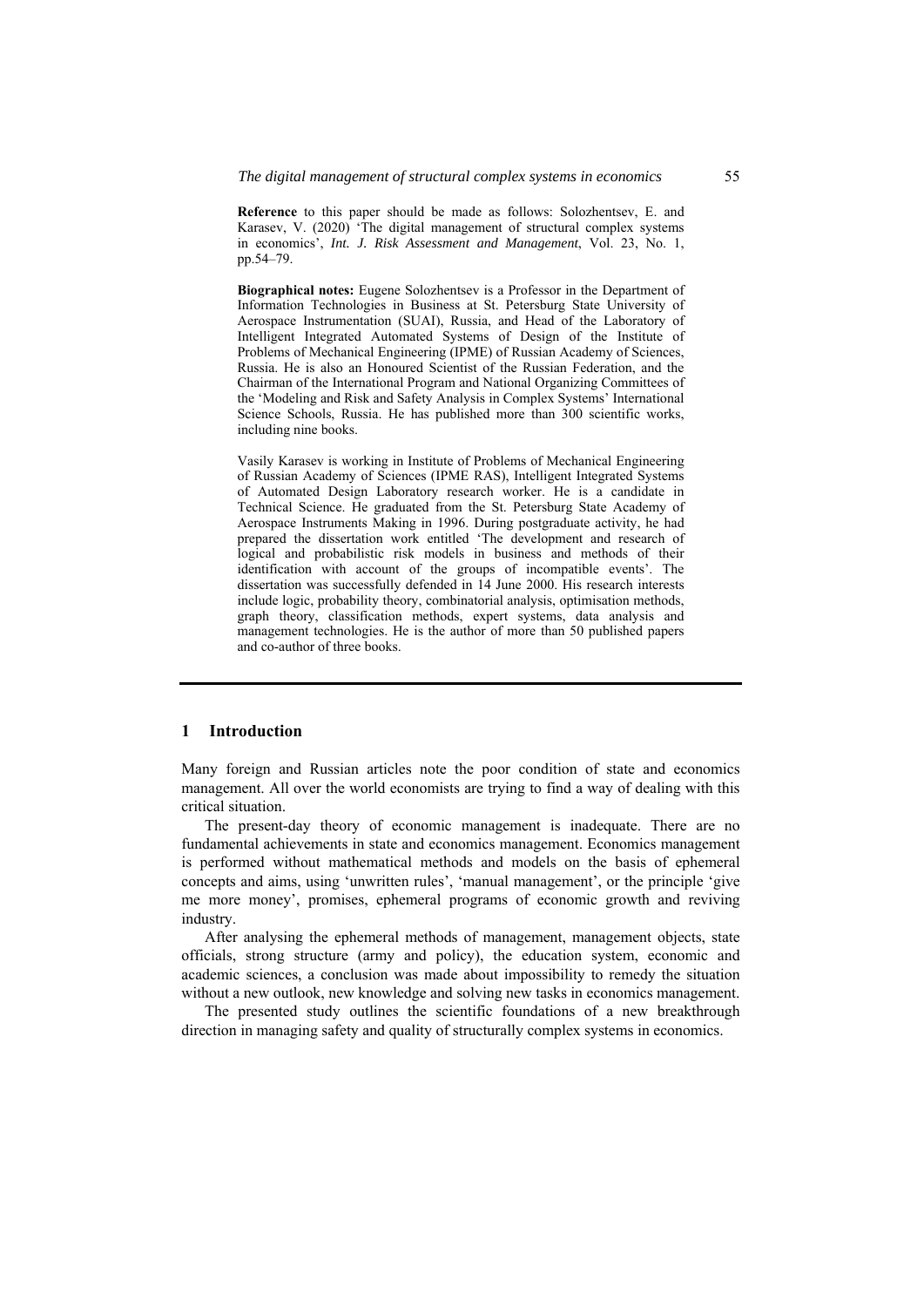*Aim* is the creation of a new breakthrough scientific direction in economics 'event-related management of safety and quality in economics' on the basis of new knowledge, solving new tasks and technology of event-related digital management.

*New objects and criteria of management* are state authorities, socioeconomic systems and projects, quality management processes of the socio-economic life of a person and the safe living space. Safety and quality of system have been selected as management criteria.

*New knowledge***.** For management in economics, the new knowledge is introduced: the methodological foundations of safety and quality management, new types of Boolean events-propositions, scenarios of systems failure, new types of logical-probabilistic (LP) models.

*New tasks*. For management in economics the new tasks are proposed: modelling, analysis and management of one system and a group of logically connected systems (models); management of the condition and evolution of systems; assessment of management systems quality.

*Digital management in economics* is defined as a technology of wide introduction of innovations and solving new tasks on the basis of the unified set of new knowledge, models, tasks and software. Digital management has been connected with innovations and investments.

*Scientific novelty*. The new breakthrough scientific direction 'event-related management of safety and quality of structurally complex systems in economics' is created. In management of economics we introduce: the methodological foundation, new objects and criteria of management, new knowledge and tasks, special software and the set of LP-models for the management of safety and quality of systems.

*Practical value*. We offered the way out of critical situations for economies of countries. Countries have to develop and use new knowledge and solve new tasks in economics. We have created the LP-models for the state analysis and development management of economic systems on safety and quality criteria. Special software was adapted for management purposes. A further education course of economists was developed. We proposed a unified system of knowledge, models, tasks and software for event-related digital management.

*Concepts and statements of eminent scientists about managing economics*. The study was performed for the first time. When developing a scientific direction in economics, choosing a mathematical apparatus and building risk models of systems, separate concepts, principles and statements of eminent scientists about management in economics were used.

Norbert Wiener and John von Neumann, founders of cybernetics, believed that mathematical methods for managing socio-economic systems should be based on logic, set theory and combinatorics.

Albert Einstein, the world-famous scientist, wrote that no problem can be solved at the same level at which it appeared.

Rudolf Kalman, the author of the Kalman filter, believed that the problem 'data  $\rightarrow$ model, which explain data' should be considered as basic for any branch of science.

Nobel laureate James Buchanan considered the relationship of government, corruption and public opinion in the state.

Nobel Prize winner J. Heckman proposed an analytical apparatus of mathematical statistics for the analysis of socio-economic processes in the state.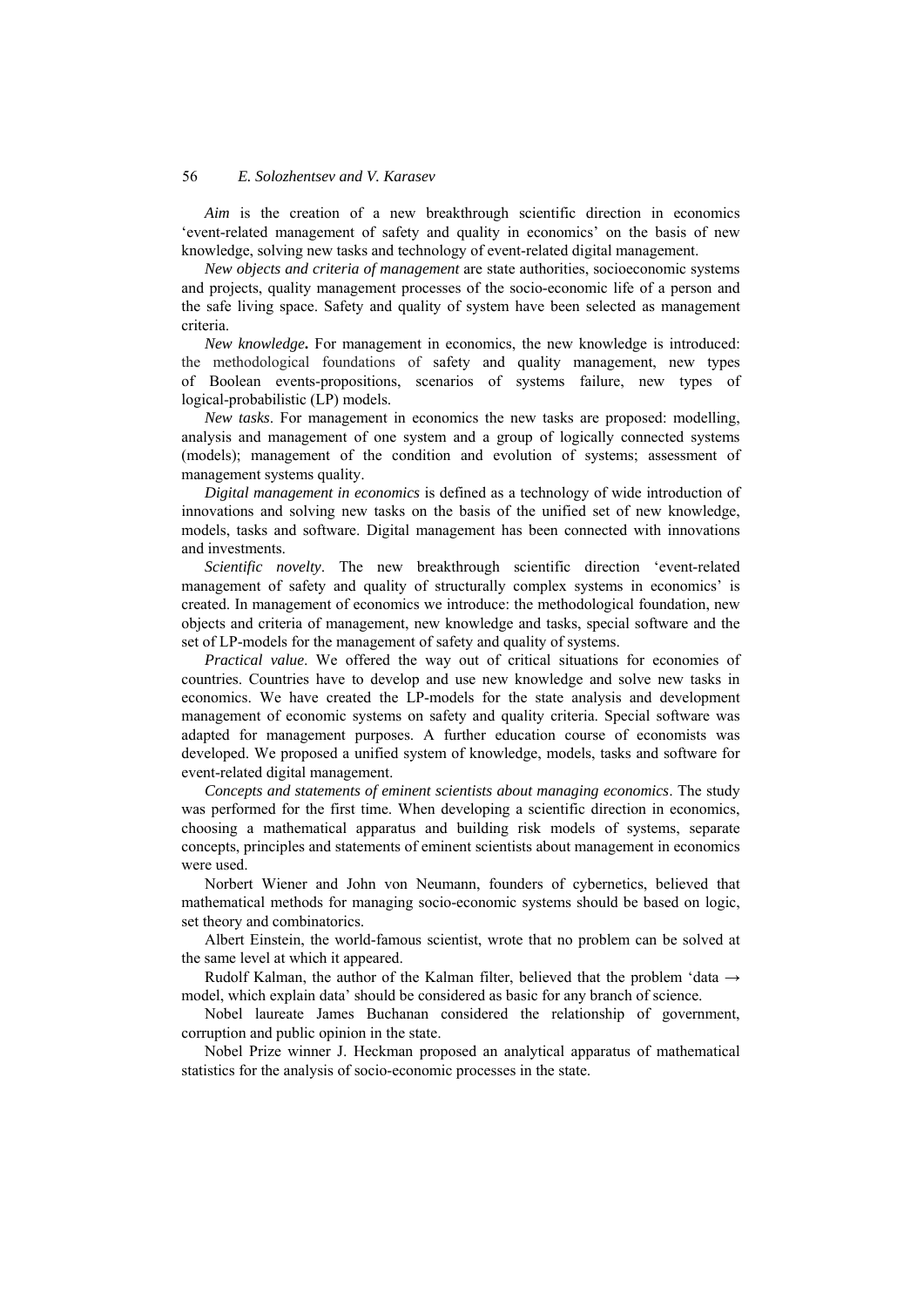The Nobel dynasty was guided by the principle of social justice. The Nobels spent a significant part of their profits on workers: they paid decent wages, built houses, kindergartens and schools, provided free medical services.

Li Keqiang, the Prime Minister of China, supposed new technology and innovation in management are the same.

Kate Raworth, Professor at Oxford University, proposed a new economic model in the form of a 'safe living space' ring. Above the ring – going beyond the ecological limits of the Earth: dangerous climate change, water pollution, etc. Below the ring are resources for a good life: food, clean water, housing, energy, education, etc.

Albert S., Wentz J., Ulyams T., American lawyers, believed that everyone was capable to make fraudulent action if circumstances put pressure and values are taken stock badly.

Isaac Newton, the great English scientist, believed that concrete examples are no less instructive than theory.

Williams Ockham, an English philosopher, believed that one should not complicate the model unnecessarily. A simple model is more likely to be correct. Sets and logic allow you to build the most simple and transparent models.

Robert Stevenson, an American scientist, believed that errors in projects (development programs) of complex systems and projects are inevitable and operational tests are necessary to identify and eliminate errors.

Stephen Robins and Meri Coulter, authors of the textbook *Management*, set out the components of system management, which include the functions of planning, organisation, management and control, which can be the basis for assessing the quality of management systems.

Ryabinin (2007) proposed the logical and probabilistic calculus for theory of the reliability of structural complex systems in engineering. We applied this theory to economic systems by introducing multi-states of the system instead of two states (refusal/failure) in technology.

Hovanov et al. (2009) developed a method of randomised summary indicators for ranking systems and synthesising the probability of events for non-numerical, incomplete and inaccurate expert information, which is used to construct safety and quality models in economics.

The author defended his doctoral thesis *Fundamentals of Building Systems for Automated Development of Complex Machines* in the USSR, Institute of Cybernetics, Academy of Sciences of Ukraine, Kiev (Solozhentsev, 1982). The theory and results of the thesis are developed to manage economic systems.

#### **2 Main definitions and concepts**

Let us give the main definitions and concepts regarding the digital management of structurally complex systems in economics.

The event-related approach has been adopted in order to build models, analyse and manage the structurally complex systems in economics.

Logical operations *OR, AND, NOT* are used for linking events. For the purposes of quantitative assessment logical risk functions are transformed into probabilistic risk functions. Logical variables are independent. Logical variables become dependent when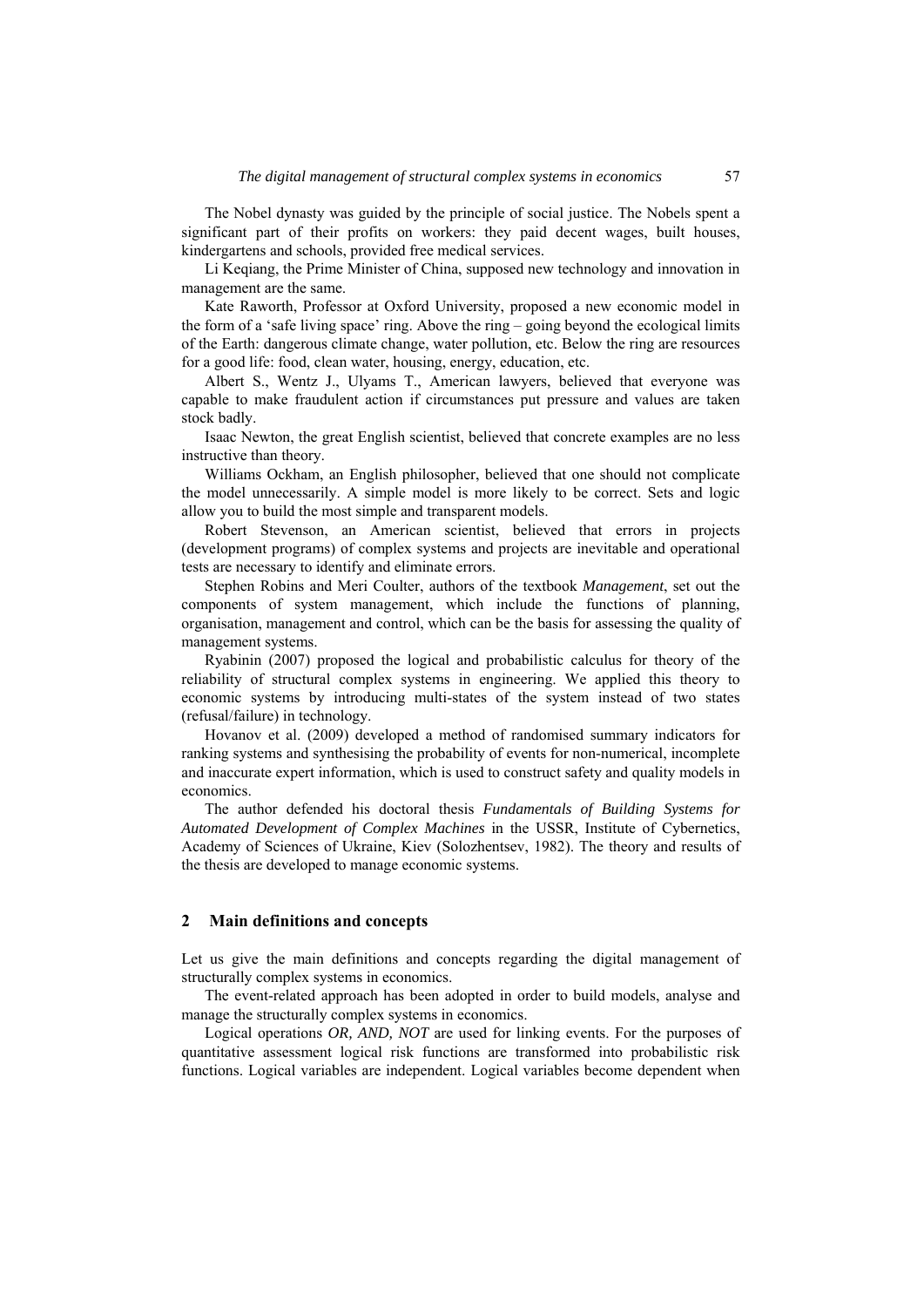they fall into one L-function. Therefore, we must perform the orthogonalisation of L-functions so that the terms in the L-function are independent.

The term 'ephemeral management' has the following synonyms: phantom, illusory, invalid, non-transparent.

Digital management is understood as quantitative management of structurally complex systems in economics on the basis of the new knowledge, solving new tasks and using the special software.

New intellectual knowledge in management is represented as events-propositions, scenarios of system failure and LP-risk models.

A scenario is a textual, informative, brief and structured description of the failure risk of a system or an event. Scenarios are used for building structural and LP system risk models and expert estimations of probabilities of initiating events-propositions.

Management objects of economics are SCS. In digital management we use events and logical variables for systems.

For generality we called management all objects as systems. Digital management has a unified system of methods, models, technologies and software for the management of SCS in economics.

The requirement of safety and quality is essential for all systems of economics. Digital management is performed by the criterion of safety and quality. System safety is determined with the help of the notions 'risk' and 'acceptable safety'. The quality is determined by the evaluation of the system's invalidity. The criterion of safety and quality are the main ones for systems.

Effective management of the country's SCS in economics should be based on a comprehensive study of the criteria for the safety and quality of socioeconomic systems and projects, business and government departments using the set of logic-probabilistic risk models.

Management has the following characteristics: the presence of the subject and the object of management, commitment to achieving a goal, supplying means of management. Management and optimisation are close concepts. Optimisation by criteria of safety and quality is management; management by criteria of safety or quality is optimisation

Digital management presupposes calculation significances of initiating events (IEs) and changing criteria of safety and quality by making investments, retraining staff, changing the structure of a system and implementing reforms.

The theory and technology of digital management of SCS in economics are common and invariant for all countries.

## **3 The critical situation of management of structurally complex systems in economics**

Main components of the management of the SCS in economics are management methods, management objects, managers (state officials), the educational system, economic science and academic science. Management of the SCS in economics is in critical condition all over the world. The economic science does not guarantee the development of countries and their economies.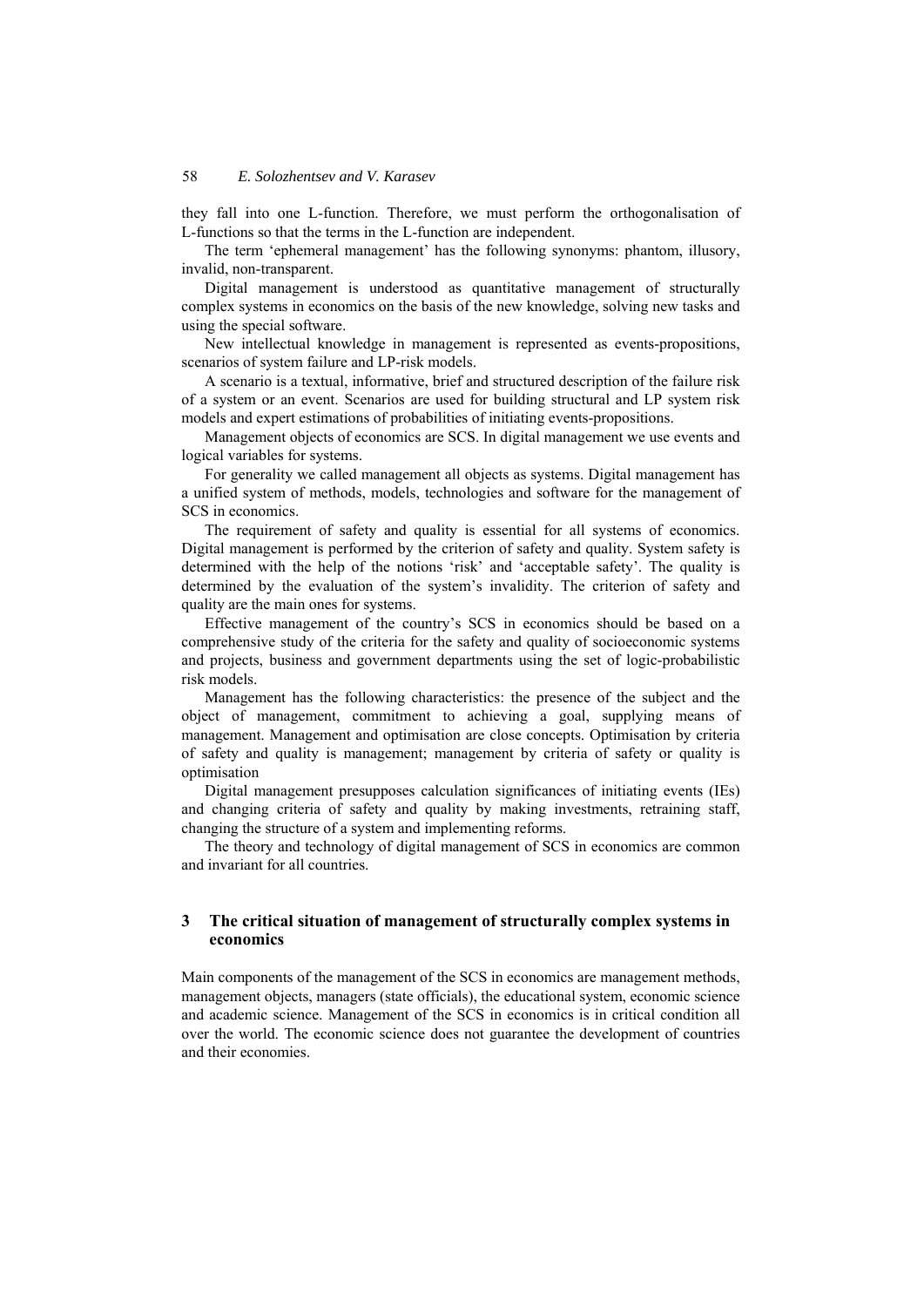Below we will deal in detail with the following components of management of the SCS in economics: the ephemeral management methods and the ephemeral objects of management (Solozhentsev, 2018n).

*Ephemeral management methods* employ ephemeral concepts and targets, management of 'unwritten rules', 'manual management', management on the principle 'give more money', management based on promises and slogans, appeals, ephemeral programs of economic growth, increasing labour efficiency and industrial revival, regulation and adjustment based on intuition.

*Ephemeral objects of management* include aims, objectives, processes, stereotypes of economy, safety and quality factors. For example, the following factors as criteria are ephemeral in management of economics:

- GDP per capita, percentage of worldwide average
- share of manufacturing industry in industrial output
- share of machine building in industrial output
- investment volume, percentage of GDP
- expenses on science, percentage of GDP, etc.

These factors-objects in relative or absolute values make the management problem of optimisation a multi-criteria one, which is impossible to decide. Each of these factors as a sole management criterion depends on lots of other various factors. The set of factors-objects can be used for assessing the ratings of different countries, and not the management of a country's economics. If we build the time series for such factors for several years, as well as correlating and approximating functions for several years, we will not get an answer what and how we are going to manage. At the same time the event-related LP approach reduces all the factors to a single aggregate: the safety criterion or the system quality criterion.

*The way out from the critical situation*, we considered the ephemeral system of management of economics of Russia. However, such management system components as management methods and management objects are ephemeral in all countries. It is kind explains the unsatisfactory critical state of the economics throughout the world.

Ephemeral management methods and ephemeral management objects cannot change the management of the structurally complex systems in economics of Russia and other countries.

The fate of Russia depends on the development of new knowledge in the management of the structurally complex systems in economics that can change the critical situation.

Fundamental science can find a way out of the critical state of the management of the SCS in economics, using the theory of the reliability of structural complex systems and LP-calculus (Ryabinin, 2007), synthesis of probabilities by the randomised summarised indexes method (Hovanov et al., 2009), the software for structurally logical system modelling (Mozhaev, 2008), the theory and methodology of assessment trials of complex technical systems and socio-economic systems (Solozhentsev, 1982, 2015, 2017c, 2017a, 2018b).

Ephemeral methods and ephemeral objects of management in economics exist both in Russia and abroad. The digital management of the SCS in economics is considered as an alternative to the existing management which employs ephemeral methods and ephemeral objects of management.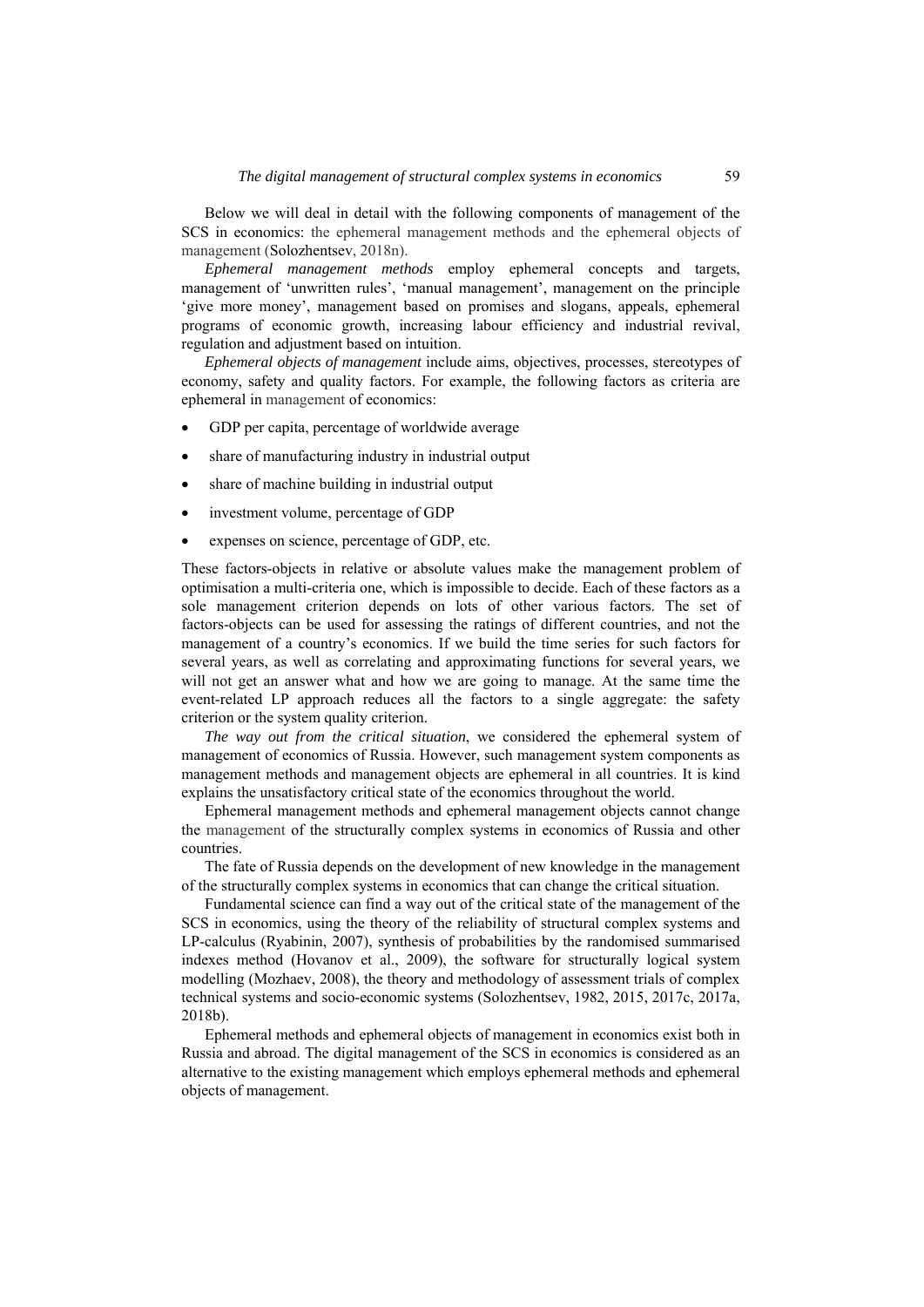## **4 The digital management of the structurally complex systems in economics**

Nicholas Negroponte (Massachusetts University), the American IT scientist, introduced the term 'digital economy' in 1995. This term is used all over the world now. However, this concept still remains vague. The Russian Information Agency 'Science' offers some materials concerning digital economics. Traditional economics is the business function of the society, as well as the complex of relations in the system of production, distribution, exchange and consumption. Digital economics is understood as a kind of economic relations via the internet, mobile communications.

Having studied a host of literature sources, we found out that digital management of the SCS in economics has not been touched upon**.** This can be explained by the fact that there are no mathematical models and algorithms in management of the SCS in economics. Management is performed on the basis of 'certain notions', 'manual approach', or by the principle 'give me more money', which inevitably leads to corruption. Mathematical models and corresponding software are needed for digital management of the structurally complex systems in economics.

*Definition of digital management*: we should introduce digital management due to the following reasons:

- 1 the tasks of management of structural complex systems in economics are the most relevant and prevalent both at the top level of management, and at the level of regions, cities and enterprises
- 2 the tasks of management differ in the complexity, novelty of the mathematical methods, the use of new knowledge
- 3 management tasks have great arithmetic and logical computational complexity and without special software are not solved
- 4 ensuring the possibility of broad and rapid implementation of solution of new tasks in the country's economy.

Digital management of the SCS in economics can be defined by the following features:

- *aim* is maximum of the safety and quality criterion
- *use of new knowledge* Boolean events-propositions, risk scenarios of failure of systems and events, LP risk models
- *objects of management:*
	- 1 socio-economic systems and projects (of the country, region, city, enterprise)
	- 2 business
	- 3 safe space for population (of the country, region, city)
	- 4 government departments (ministries, state agencies and departments, state corporations, extra-budgetary funds, the State Duma, the Federation Council)
- *special software* for building LP risk models (orthogonalisation of logical risk functions, synthesis of event probabilities)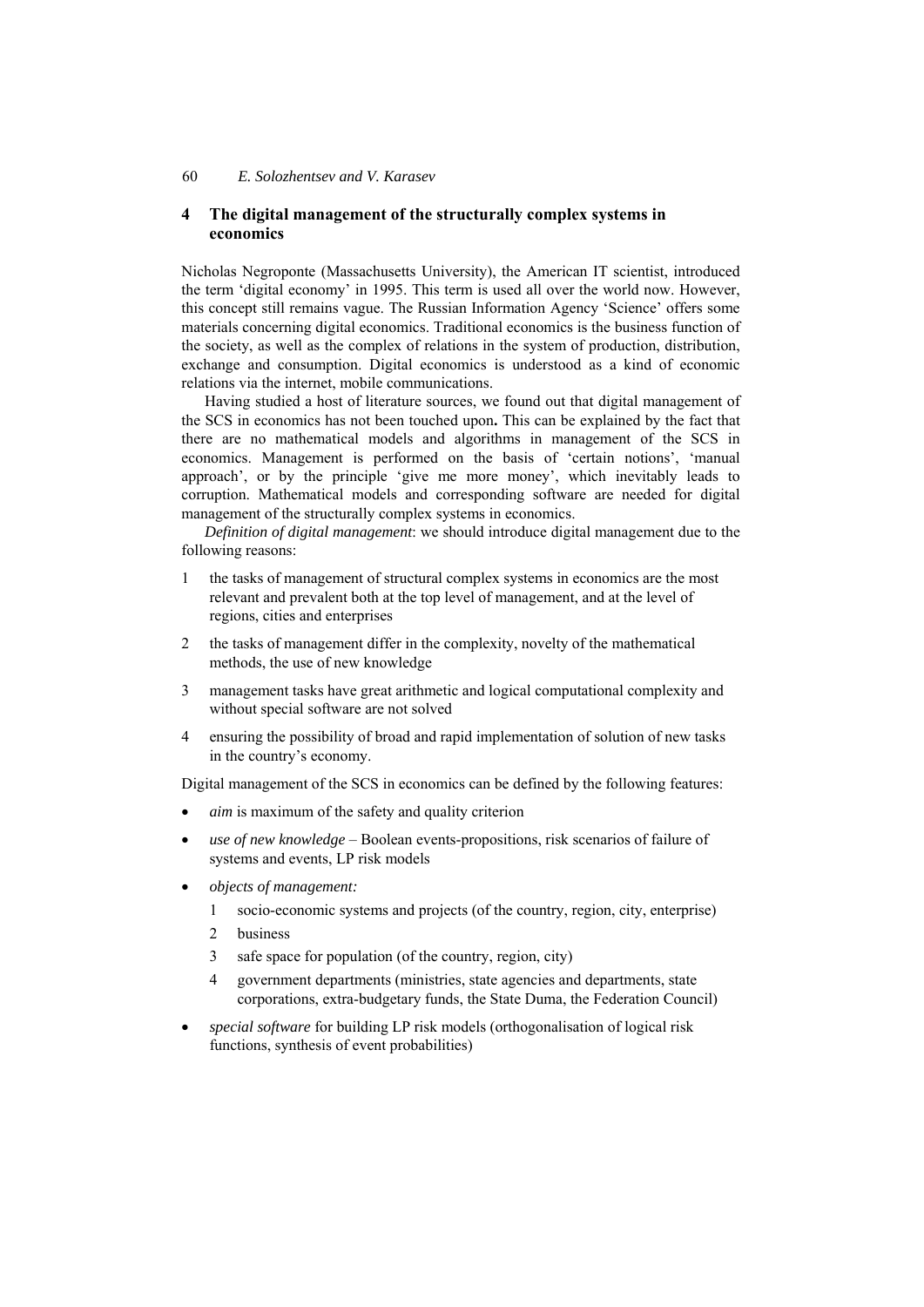*the computer network* for transmitting scenarios of the failure of systems and events, LP risk models of systems and the results of analysis and management.

Digital management of economics (unlike the existing ephemeral management, based on ephemeral methods and ephemeral objects), solves new tasks in economics management, uses new knowledge, unified techniques, mathematical models and special Software. In the digital management of system safety, significances of IEs and the changes of the values of the probabilities of these events are calculated to make investments, retraining personnel, changing the system structure and conducting reforms in economics, science и education.

*The concept of digital management* of economics and the interaction of components is shown in Figure 1. We assume, digital management is used completely in a country with a market economy, that is, in objects of economics, business, socio-economic systems and government departments. Components of the digital management system, as already noted, are: management methods, management objects, managers, the education system, economic science, academic science. For each object, criterion of safety and quality are calculated. You can calculate the entropy of the objects of each industry or the country as a whole. If the safety criteria for all objects are approximately equal, it means the death of competition in the industry or country and the exclusion of the country from the world market.



**Figure 1** The concept of digital management in economics

For the system of digital management of economics, funds and highly qualified specialists are needed. The education system prepares specialists for economic objects, government department and economic and academic science.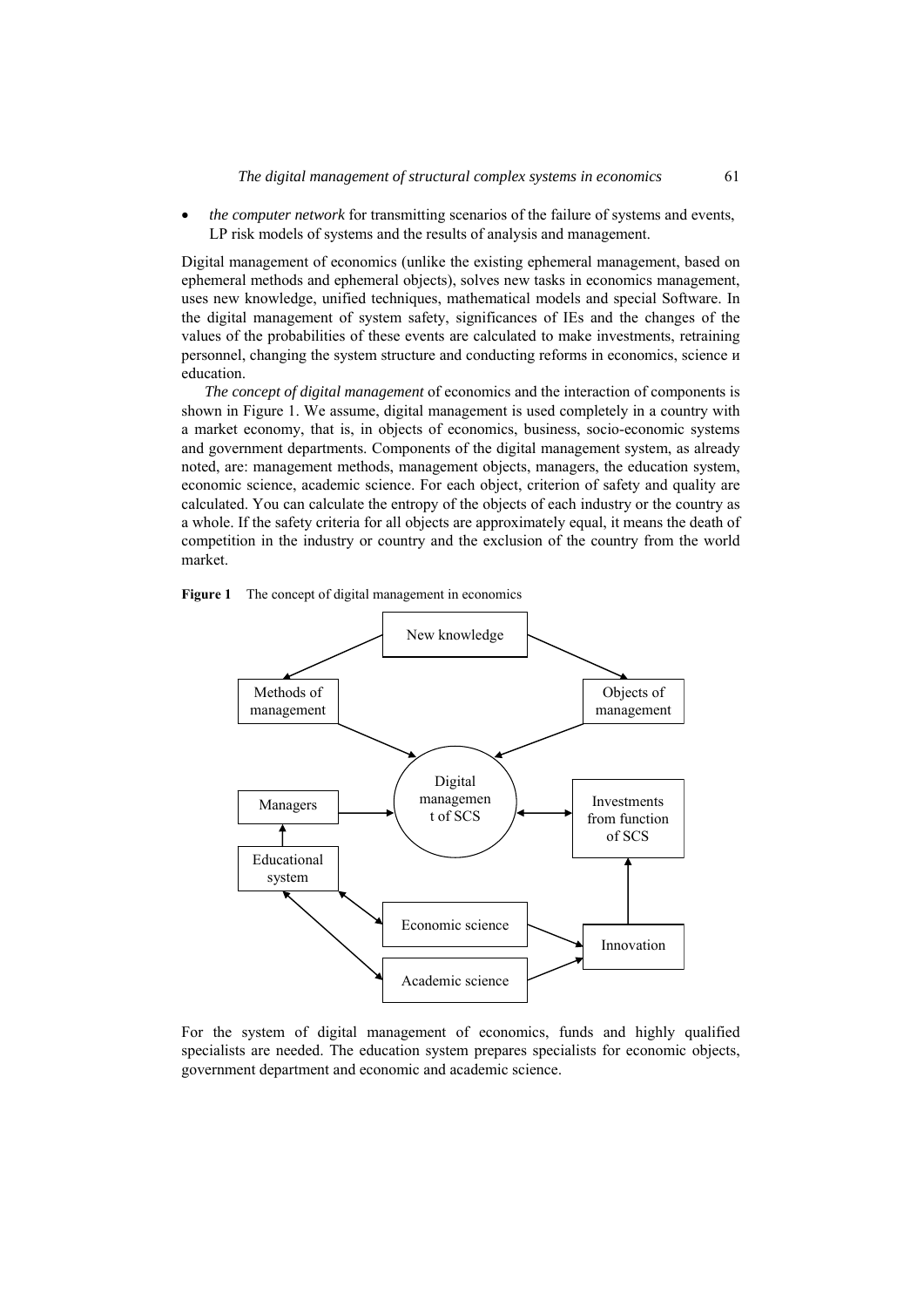Economic and academic sciences are the part of the education of students in the educational system. They also develop and research innovations for objects of economics, business and government departments. Objects, using innovations, increase their criterion of safety or quality, thus causing competition between objects.

Investments come from innovations in industry and management of systems, leading to a reduction losses and additional income in structurally complex systems in economics.

In the concept of digital management, first of all, we have investments from the  $SES-1<sup>1</sup>$  group, aimed at reducing losses of funds and increasing their revenues:

- management of innovations in the country, regions and companies
- management of the risk of banks and reserve capital by Basel requirements
- management of production quality by WTO requirements
- counteraction bribes and corruption
- counteraction narcotisation of the country
- management of the crediting process in banks
- assessment the management system quality.

*The digital economics and the digital management*. The foundations of the new scientific direction in economics 'management of SCS in economics' were formed ten years before the recognition of the urgency of development of the 'digital economics' at the state level.

In the new scientific direction, managed objects are government departments, socioeconomic systems, the safe space of mankind, business. All tasks are solved on the basis of the unified system of methods, models, technologies, knowledge and software.

With the beginning of the recognition of the 'digital economics' as the technology for the development of economics, it became necessary to define the place of the new scientific direction in the digital economics called 'event-related digital management of SCS in economics'.

The new scientific direction 'event-related digital management of SCS in economics' is a complex problem and deals with various aspects of economics, management, safety, new knowledge, computer network, LP calculus and special software. The tasks of analysis and management of SCS in economics have a great logical and arithmetical computational complexity and without special software are practically not solved. Due to the novelty of the scientific direction, complexity and computational complexity, the prospects for its widespread introduction were practically absent. The situation changed when decisions on the development of the digital economy were declared. Now the new scientific direction 'event-related digital management of SCS in economics' has a real opportunity for widespread implementation.

## **5 Objects of management of structurally complex systems in economics**

In the work, unlike the existing management of SCS in economics, event-related digital management of real structural and complex objects is considered without ephemeral goals, processes and economic stereotypes. Let us consider these SCS in economics.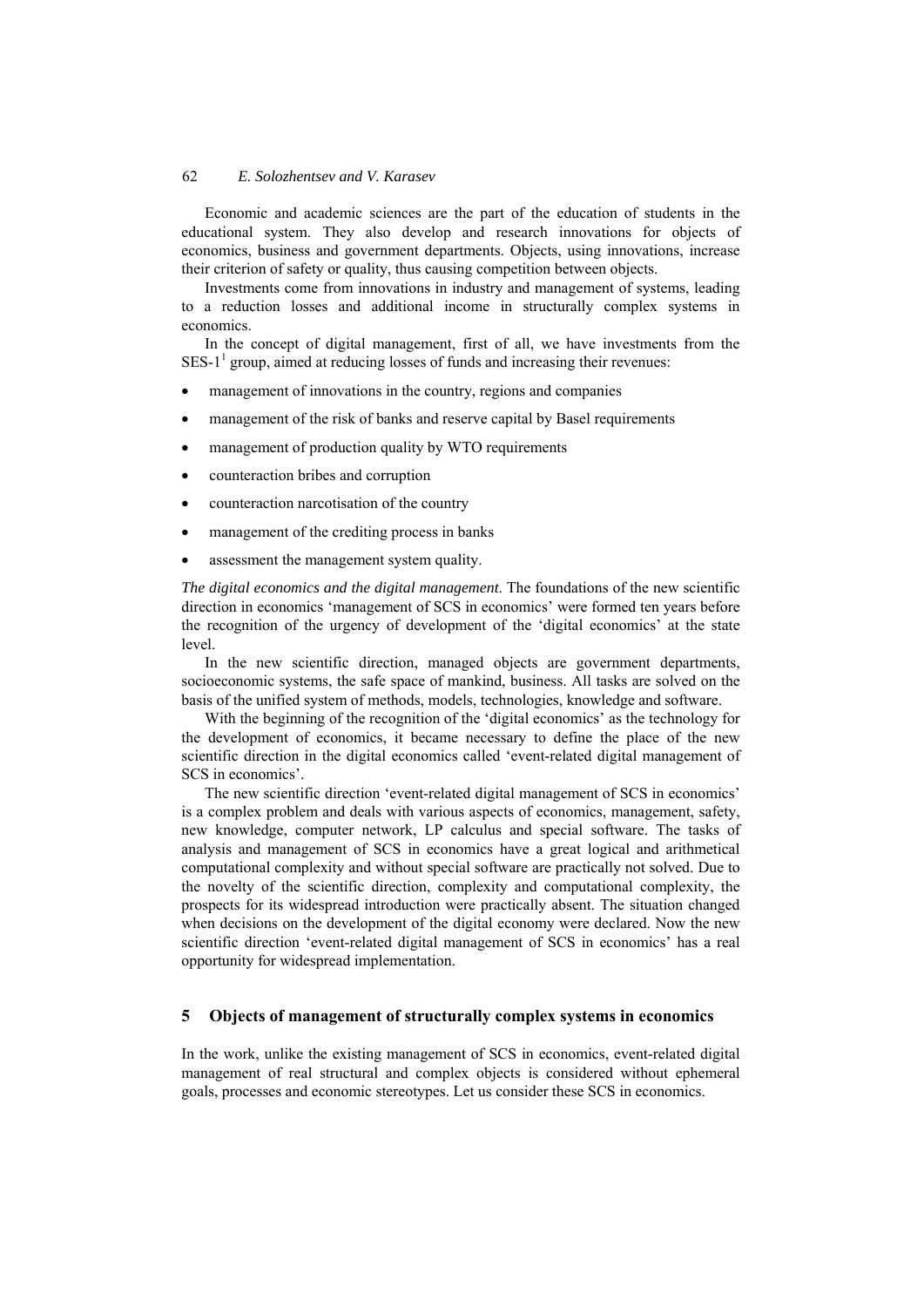## *5.1 Government departments*

Functions of the state are the maintenance of public order and stability, the use of available opportunities for economic development, and the increasing the country's safety. The state as a political system manages the society in all spheres. The body of state power is an independent subdivision of the state power, as well as a legally formalised, economically and organisationally separate part of the state mechanism that is endowed with state-power authorities and has all the necessary means to solve tasks and perform functions.

Government departments include: ministries (21), state agencies (35), services agencies  $(15)$ , state corporations  $(2)$ , state extra-budgetary funds  $(3)$  (in brackets – the number of objects), the State Duma, the Federation Council and, correspondingly, the governments and the legislative assemblies of the regions and cities). The Federation Council and the State Duma as a system are the objects of digital management.

#### *5.2 Socioeconomic systems and projects of the country and regions*

The state allocates the budget to socioeconomic systems (SESs) and projects. The state incurs losses in SES and projects due to corruption, drug addiction of the population, bribery, embezzlement, decisions taken by unwritten rules and not by law, excessive expenses on social and military projects. *The following SES groups can be identified (Solozhentsev, 2016, 2017b):*

- *Group SES-1 contains SESs* of the highest importance for the state, aimed at reducing the loss of funds and increasing revenues:
	- 1 the system of management of innovations in the country, regions and companies
	- 2 the system of management of the banks risk and capital reservation by 'Basel' requirements
	- 3 the system of production quality management by *WTO* requirements
	- 4 the system of monitoring and management of crediting process in banks
	- 5 the system of management of counteraction to bribery and corruption
	- 6 the system of management counteraction to drug addiction in the country
	- 7 the system of assessment of system management quality.
- *Group SES-2 includes SESs* which are complex for the state and the regions and depend on a number of ministries, departments and agencies (systems of education, healthcare; agriculture, ecology, industry, finances, economic development, energy).
- *Group SES-3 includes* local SESs for companies and firms whose success depends mainly on their desires and capabilities (management of the risk and efficiency in a restaurant, control of a company's management, etc).

#### *5.3 Safe space of humanity, countries, regions and cities*

Raworth (2017) from the Oxford University's Environmental Institute studied the system of humanity safe space. She points out that in the 20th century economics lost objectives. Economics strived to be a science based on a totally erroneous picture of humanity. The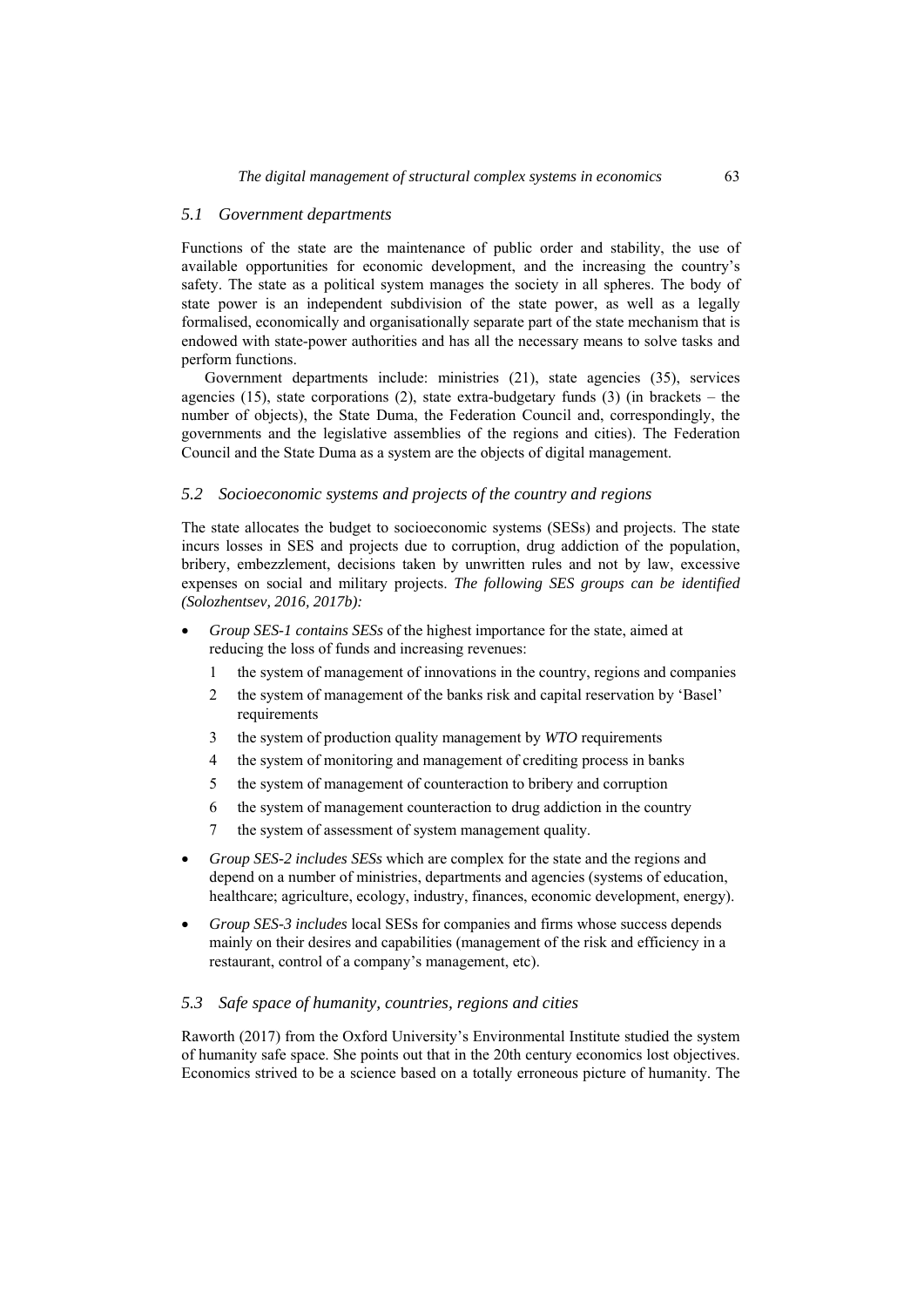dominating model – 'rational homo economicus', self-interested, isolated, calculating tells us about economists mainly rather than about other people. The loss of the obvious goal encouraged the main task as achievement permanent economic growth.

The existing economic model, according to Kate Raworth, is the closed flow of periodic revenues circulating between the state, enterprises, banks and trade in a social and ecological vacuum. This model lacks energy, materials, wildlife, human society, power and wealth. Economic activity does not reflect the reality.

**Figure 2** Kate Raworth's economics model (see online version for colours)



Raworth (2017) reconsiders foundations of economics at Figure 2. She incorporates the systems of the Earth and society into the diagram and obtains a new graphic representation of her idea. The diagram consists of two rings. If we go beyond the outer ring, we will leave the ecological boundaries of the Earth and face drastic climate change, depletion of the ozone layer and water. If we go beyond the inner ring, we will not have enough resources for good life: food, clean water, accommodation, sanitary conditions, energy, education, healthcare, democracy – our life will be full of deprivations.

#### *5.4 Quality management processes of the socio-economic life of a person*

Such processes include: treatment of diseases, training at the institute, raising children, and others. A characteristic feature of these processes is the participation of several subjects and their respective infrastructures. For example, the process of cataract eye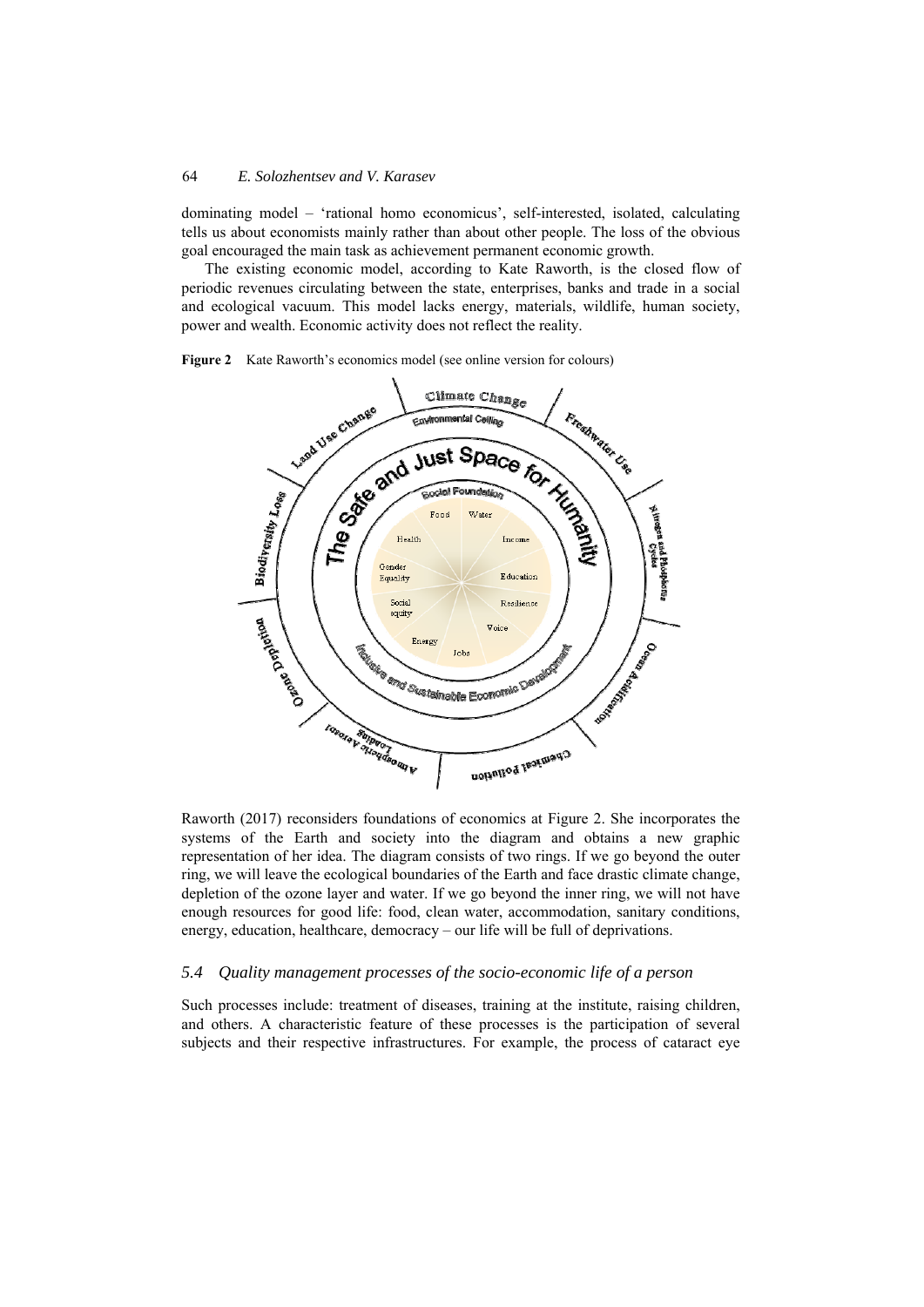surgery is reviewed and analysed with the aim of improving its quality. Management is carried out according to the criterion of quality, taking into account the following event factors:

- 1 medical personnel qualifications and hospital infrastructure
- 2 the patient's condition and the infrastructure outside the hospital in the postoperative period
- 3 the qualification of 'managers' of the state and the infrastructure of the state in the field of healthcare.

Evaluation, analysis and quality management of a cataract surgery-treatment process is performed on an event-related LP model. Structural, logical and probabilistic models of the quality of eye cataract surgery are built. The estimation of the probabilities of IE – factors is performed by the method of randomised summary indicators for non-numeric, inaccurate and incomplete expert information by the method of identifying statistical data on the results of the success of surgery-treatment.

## **6 New knowledge for management of SCS in economics**

We have introduced events-propositions by analogy with events in reliability in engineering, scenarios of system failure and LP-models of the risk of system failure.

#### *6.1 New types of events-propositions for management*

P.S. Poretsky, the Russian mathematician and logician, was the pioneer of LP-analysis. In 1886, he shaped Boole's idea about the applicability of mathematical logics to the probability theory. In 1917, Bernstein published a paper in which he applied the proposition axiomatic of Boolean logic to events axiomatic. Ryabinin in 2007 summarised the contribution of outstanding scientists G. Boole, P. Poretsky, S. Bernstein, A.N. Kolmogorov and V. Glivenko to the foundations of LP-calculus. For building LP-risk models of reliability in engineering he used the basic axiomatic of logic, events, probabilities and sets.

In Solozhentsev (2016, 2017a, 2017b) we extended the notion of 'an event-proposition' on the basis of axioms and ideas of mathematical logic. New types of Boolean events-propositions for economy were introduced**:** about the failure of subjects and objects, signal events, invalidity events, conceptual and indicative events, latent and repeated events, groups of incompatible events.

The sum-total of propositions forms a scenario of system failure and a complex derivative event. In management of state and economic safety by risk and efficiency criteria, probabilities of success/failure, danger/safety, validity/invalidity of events are used. The probabilities of events-propositions are evaluated by non-numerical, inexact and incomplete expert information.

Some events-propositions can be described and used as follows: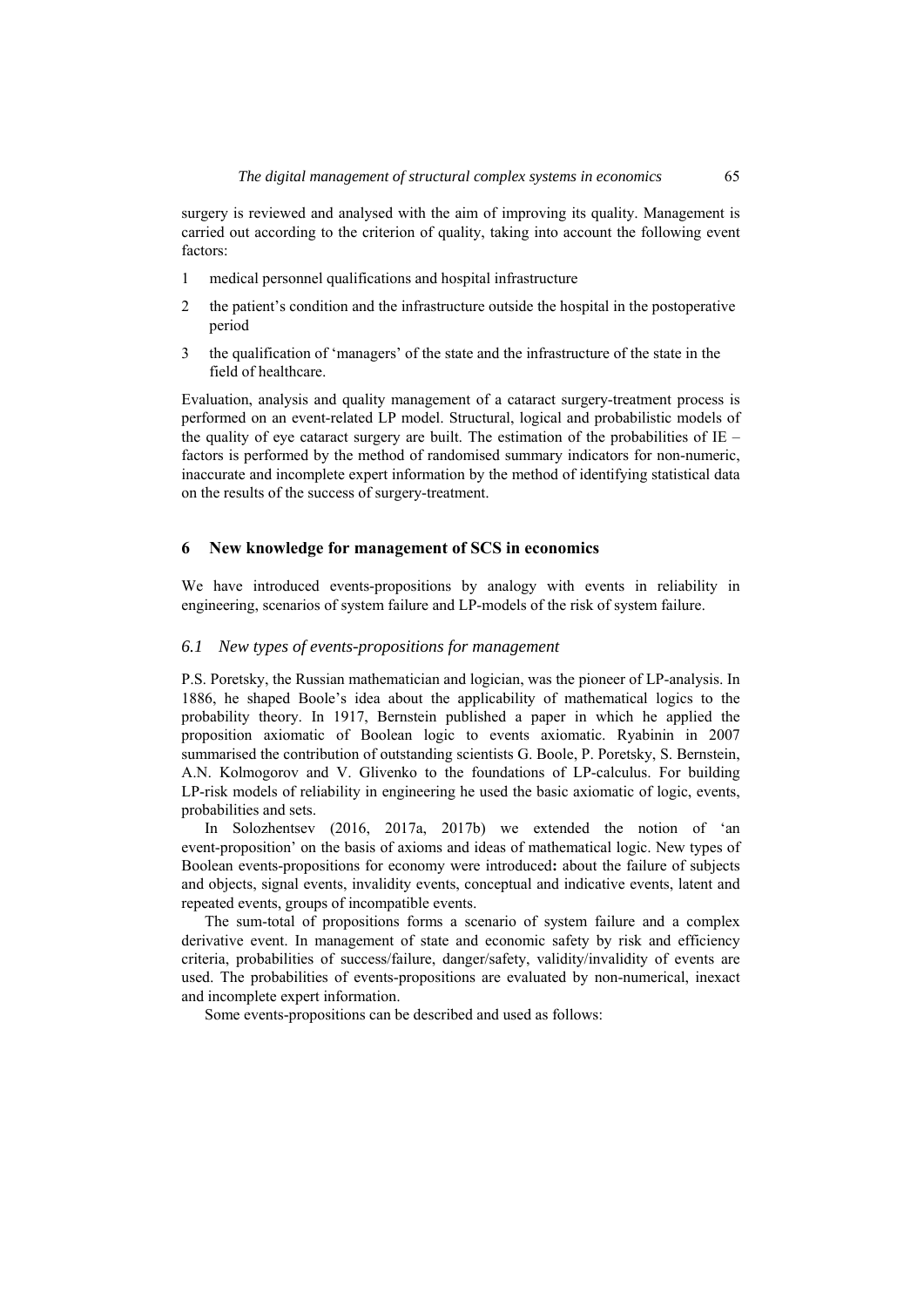### 66 *E. Solozhentsev and V. Karasev*

- 1 *Events-propositions concerning subjects' failure.* For the purposes of assessment, analysis, forecast and management we propose risk models which are built as logical functions of events-propositions concerning the failure of events-subjects and events-objects. Subjects solve a problem; objects constitute the core of the problem. An event-subject is an event of the subject's failure to solve a difficult problem. Subjects include the government, business, academics, public opinion.
- 2 *Signal events-propositions* are treated by us as significant events-propositions in management of structurally complex systems, in the world market, in politics, laws, innovations, natural disasters and wars. They serve as a signal for changing the probabilities of IEs in LP-models of system risk. The probabilities of IEs in risk models are adjusted by non-numerical, inexact and incomplete expert information, using signal events.
- 3 *Events-propositions about invalidity.* An invalid event-proposition is a deviation of a factor from a value, set by the specifications, technical conditions or the standard. The factors are normalised and are within the interval [0, 1]. The proposition that the value of factor  $q_i > 0$  is an event-proposition about invalidity and *i*ts probability equal to the value of the factor.
- 4 *Conceptual events-propositions.* Conceptual events-propositions forecast a state or development. Probabilities of conceptual events-propositions are probabilities of the genuineness of propositions or forecasts which we will assess using expert information. It should be stressed that the notion of conceptual events-propositions is the first one in Boolean logic.
- 5 *Indicative events-propositions about* system danger are treated as invalid events. Their measure is the deviation of a parameter from a set value. The probability of indicative events-propositions is the measure of the danger of the parameter for the system.
- 6 *Events-propositions about latency* are revealed on the basis of public opinion polls and social networks analysis.
- 7 *Repeated events-propositions* can be found in different systems.
- 8 *Groups of incompatible events* are introduced for the gradations of parameters of systems. A set of events-propositions is a scenario of system failure risk or a complex derivative event.

## *6.2 Scenarios of failure of structural complex systems in economics*

A system failure scenario is a meaningful description of factors (events-propositions) affecting system failure, their logical interconnection and the failure of the whole system by *OR, AND, NOT* operations. System failure scenarios are considered as intellectual knowledge.

In a scenario there are a large number of factors that affect a failure. These factors or events-propositions are called initiating. In a scenario, these events-propositions are logically combined into groups or derived events. Scenarios for derived events are also logically combined into a finite event of system failure. Let us give examples of building scenarios of systems failure.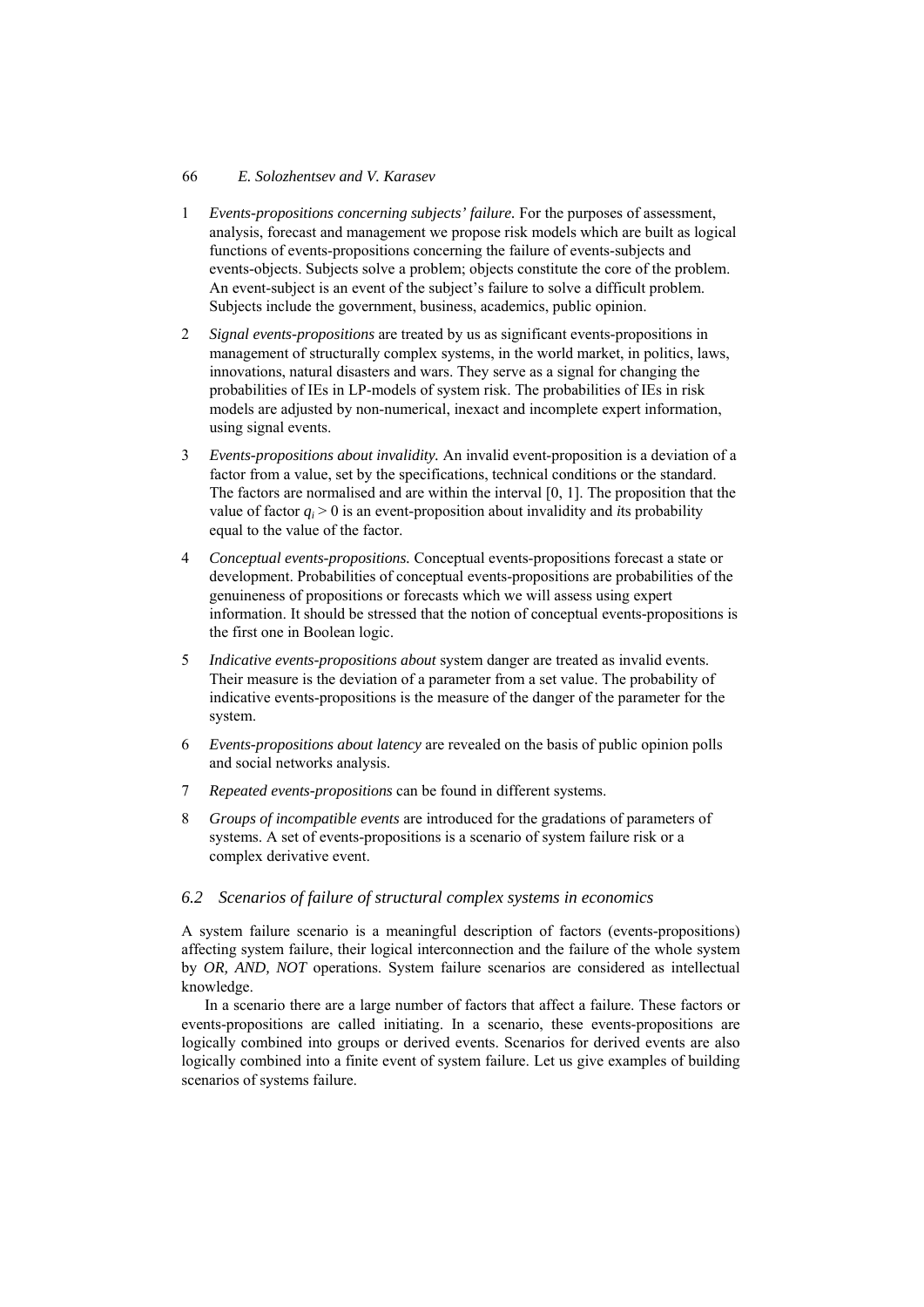*Example.* Based on the descriptions of factors influencing on birth rate, a failure scenario of fertility was developed (Solozhentsev, 2016). Events that affect fertility are logically connected (in parentheses) for following derivatives of failure events: legal support (legal protection of mothers or legal protection of the family), social programs (housing, or assistance to low-income families, or health programs), provision of pre-school education (state support or increase salaries of workers or building new kindergartens), improvement of medical services (improving the quality of life and free medical care, or economic stability in the country), strengthening of family relations (leisure or permanent family income).

Fertility failure is a conjunctive combination of derivative events: legal provision, the implementation of social programs, provision of preschool education, improvement of health services and strengthening of family relations. Scenarios use events in economy, politics, law, that is, the solution of a problem depends on different ministries, departments and authorities.

Thus, describing scenarios of system failure, events-propositions, that influence on system failure, and indicate logical connections between initiating and derived events-propositions (logic operations *OR, AND, NOT*) are used. Probabilities of events-propositions are estimated by expert non-numerical, incomplete and inaccurate information (Hovanov et al., 2009).

#### *6.3 New types of LP-risk models for systems failure*

At present management of SCS in economics is performed by adjustments, by unwritten rules (and not by law), by the 'give me more money' principle, which inevitably leads to corruption.

For the purposes of digital management of SCS in economics we use *decomposition –* the division of a big system into several smaller ones. For example, the state is represented by numerous ministries, departments and agencies.

Also we suggest the *structuring* – this is a process of dividing each system into elements and establishing the logical connection (*AND, OR, NOT*) of elements with the aim of this system. New types of LP-risk models have been proposed (Solozhentsev, 2016, 2017b, 2012):

- 1 structural-logical system models
- 2 hybrid LP-models of system failure; they are built on the basis of the risk scenario for subjects, taking part in the solution of the problem, and the failure scenario for objects (tasks and projects), constituting the essence of the problem
- 3 LP risk models of invalidity are built by invalid events
- 4 conceptual LP-models of forecasting the condition or the development of a system are built by descriptions of the specialists, who understand the essence of the problem
- 5 indicative LP-models of system state danger
- 6 LP-models for invalidity management
- 7 LP-models for the management of system state and development
- 8 LP-models for assessment the management system quality.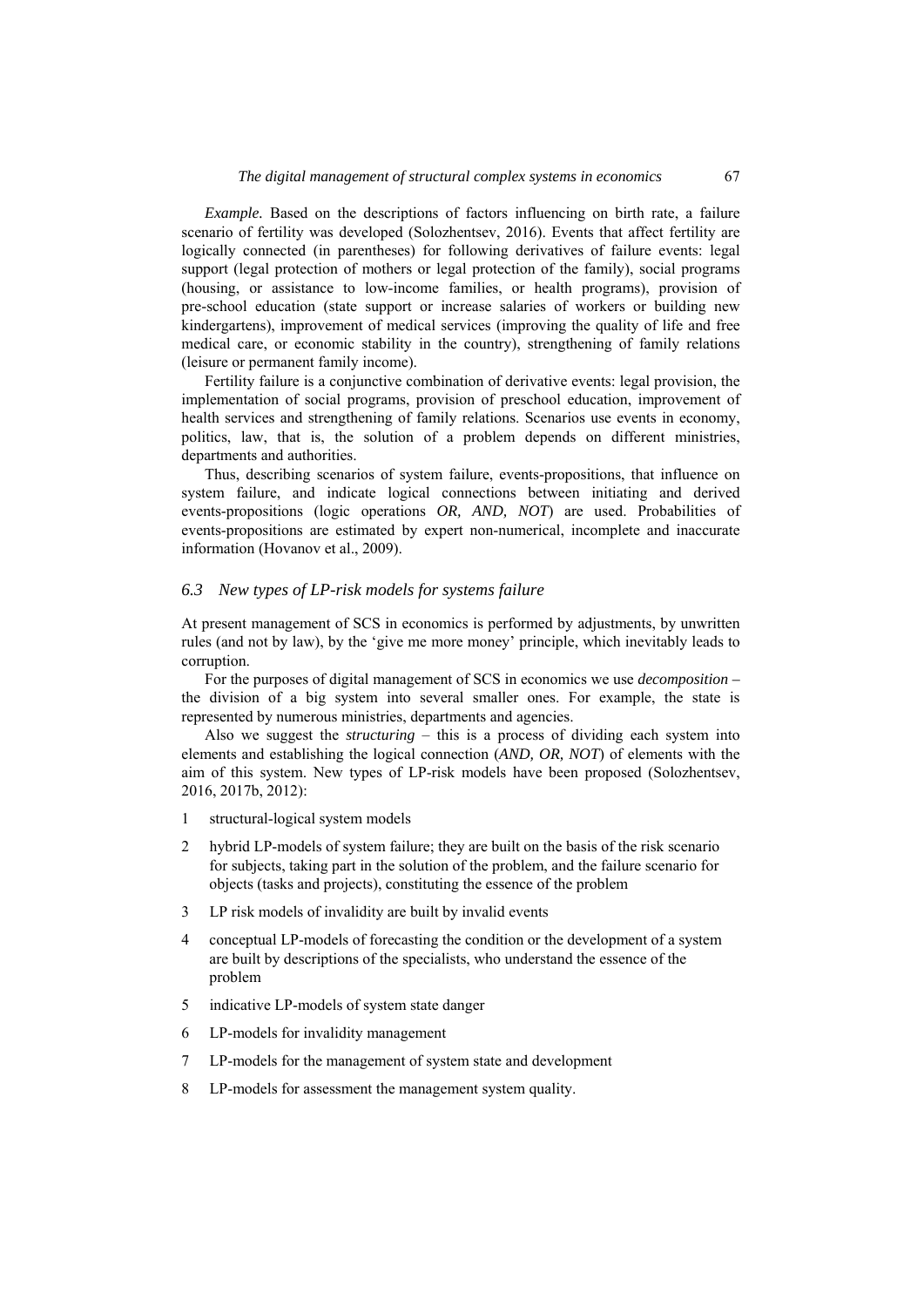These LP-risk models can be used for one system for purposes of comprehensive analysis and management. Different systems are connected by repeated events-propositions, which can be found in different systems. Management criteria in economy based on LP-models are the criteria of system safety and efficiency. Risk knowledge unequivocally determines efficiency as a mathematical expectation of losses or profits.

The dynamic character of LP-risk models of systems is achieved by the adjustment of the probabilities of events-propositions with the emergence of signal events. Signal events indicate the necessity of changing probabilities of IEs in LP- risk models. The probabilities of LP-risk models are adjusted by non-numerical, inexact and incomplete expert information (Hovanov et al., 2009; Karaseva and Alexeev, 2015).

In this paper we propose a set of LP-models for management of SCS in economics of the country. Models have different scenarios, describe different properties of systems and are used to manage safety and quality criteria.

LP risk models and their criteria for digital management in economics are presented in Table 1.

| No             | LP-risk models                         | The meaning of the criterion        |
|----------------|----------------------------------------|-------------------------------------|
|                | Structural and logical models          | Risk of system failure              |
| $\mathcal{P}$  | Hybrid LP-models of management failure | Risk of problem solution failure    |
| 3              | LP risk models of invalidity           | Risk of system invalidity (quality) |
| $\overline{4}$ | Conceptual LP-models                   | Risk of forecasting                 |
|                | Indicative LP-models                   | Risk of system danger               |
| 6              | LP-models of state management          | Risk of system state                |
|                | LP-models of development management    | Risk of system development          |
| 8              | LP-models of management system quality | Risk of management system quality   |

Table 1 The set of models for management of SCS in economics

The criteria of management for all these LP-models are the criterion of safety and quality, with the formally probabilistic interpretation and features.

They are simply computed and analysed on a probabilistic (arithmetic) model obtained after orthogonalisation of the logical risk model of the system. The problem is solved for any complexity of the logical risk model.

A comprehensive study of socioeconomic systems and projects, business and government departments on the basis of criteria of safety and quality with use LP-models is the basis for effective management.

## **7 New tasks in management of economics**

The created and adapted special software *Arbiter* and *Expa* allow to solve the following new and previously unknown management tasks in economics:

- 1 modelling, analysis and control (MAC) of the safety and quality of one system
- 2 MAC of safety and quality of several systems combined into one common system (L-model)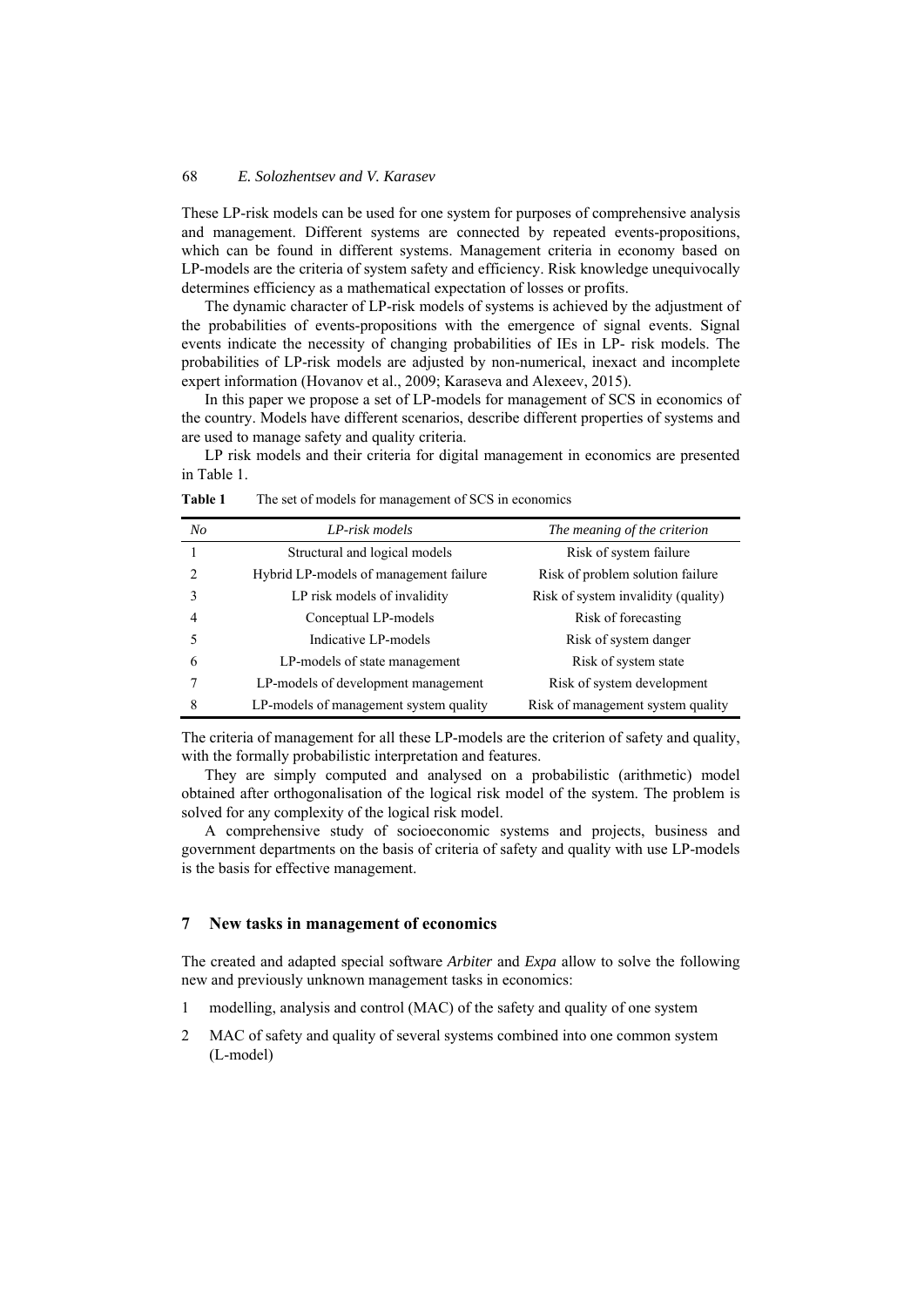- 3 MAC on common L-model of safety and quality of systems connected by logic operations *OR, AND, NOT,* with different outcomes
- 4 MAC on common L-model of different systems with the correct account of repeated IEs.

#### **8 LP-analysis of risk of the structural complex systems in economics**

Quantitative system risk analysis is performed by significances and contributions of IEs into the probability of the final and derivative events (Solozhentsev, 2012).

*Structural significance* takes into account the number of different paths with the *i*-event, leading to the final event; risk is determined by the probabilistic function:

$$
\Delta P_i = P_y \big|_{p_{i=1}} - P_y \big|_{p_{i=0}}, \quad i = 1, 2, ..., n,
$$
\n(1)

where  $P_y$  is the final event probability;  $P_i$  is the IE probability, and the probabilities values of other IEs  $P_1 = P_2 = ... = P_n = 0.5$ .

*The probabilistic significance* of an *i*-event takes into account its position in the structure and its probability. P-significances and contributions are calculated with the real values of IEs probabilities. The contributions of events to the minus and to the plus into the final event probability are determined by giving values 0 and 1 to probabilities in the risk P-function.

*i*-event significance:

$$
\Delta P_i = P_y \big|_{p_{i=1}} - P_y \big|_{p_{i=0}}, \quad i = 1, 2, ..., n. \tag{2}
$$

*i*-event contribution to the minus:

$$
\Delta P_i^- = P_y \big|_{P_i} - P_y \big|_{P_i = 0}, \quad i = 1, 2, ..., n. \tag{3}
$$

*i*-event contribution to the plus:

$$
\Delta P_i^+ = P_y \big|_{P_i} - P_y \big|_{P_i = 1}, \quad i = 1, 2, ..., n. \tag{4}
$$

The simplicity and transparence of risk analysis are one of the main advantages of LP-risk models for management of SCS in economics.

## **9 LP-management of the risk of state and development of systems in economics**

*LP-management of system state risk* is performed on the basis of quantitative LP-analysis of significance and contributions of IEs in the following manner:

- 1 risk analysis by contributions of IEs to system risk is performed
- 2 a decision is taken about changes in the probabilities of events
- 3 resources are distributed for change probabilities of the selected events.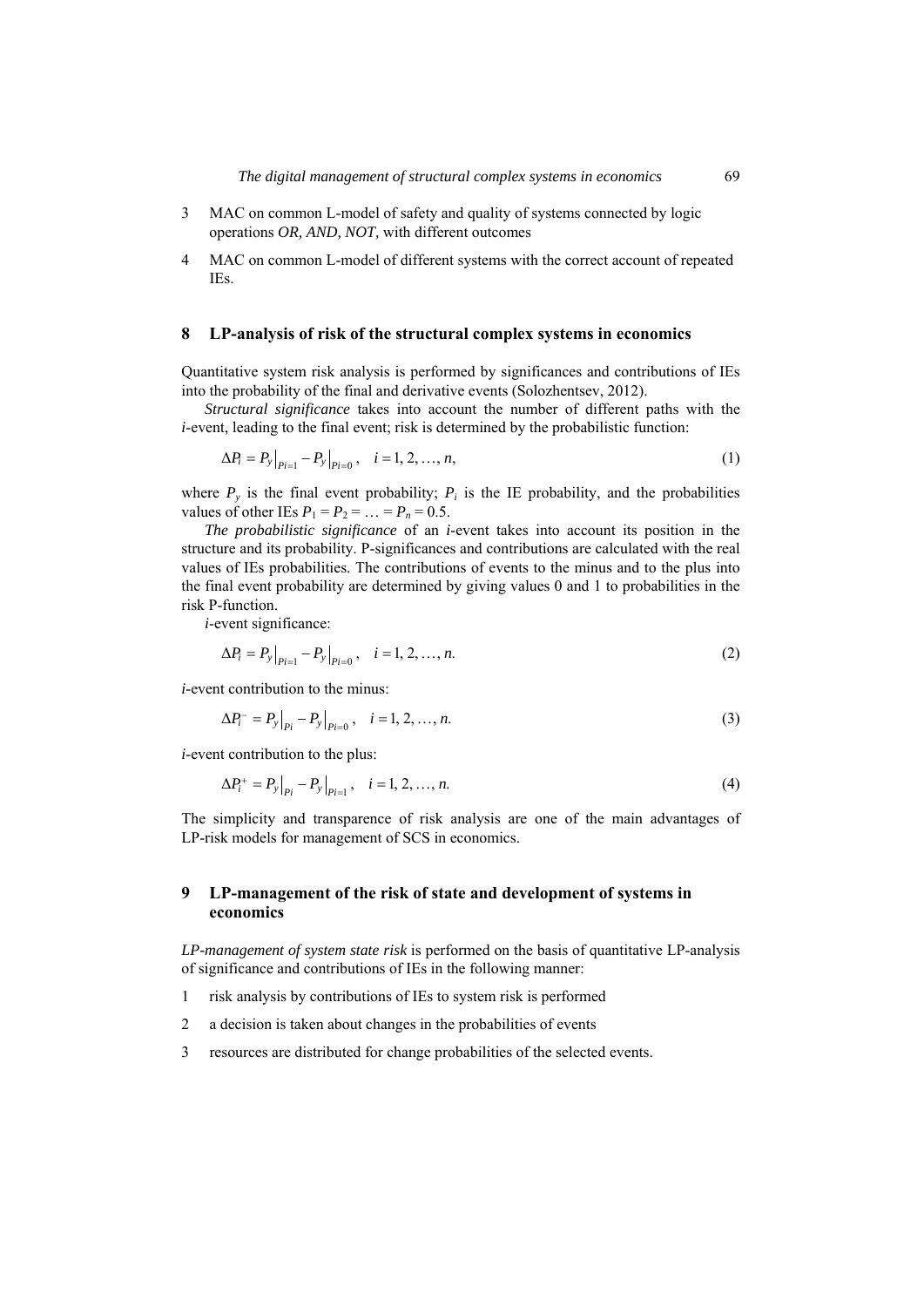*LP-management of system development risk*. We suggest managing the risk of system development failure according to the principle of management a complex system (Solozhentsev, 2016, 2012). We can manage the system movement along the prescribed trajectory and make corrections in case of deviations (Figure 3). Here:  $j = 1, 2, ..., n$  – are stages of development;  $R_i$  – the risk of system failure,  $U_i$  – are control actions (resources),  $W_i$  – are correcting actions (resources). A system is transferred from its initial state  $A$  into the final state *B* along the chosen trajectory  $A - B$ .

Structural, logical and probabilistic risk models are developed for a system. System risk *R* is calculated at each stage, contributions of IEs into system risk are analysed. While developing the program of system development management, the values of *R*, *W*, *U* at stages *n* are determined. Resources are required for the realisation of *R*, *W*, *U*, *n*.



**Figure 3** The scheme of system development management

The LP model of the development process failure is built by the logical addition of failure at development stages:

$$
Y = Y_1 \vee Y_2 \vee \ldots \vee Y_n. \tag{5}
$$

In order to choose optimal *R*, *W*, *U*, *n* we have to know expenses for their introduction:  $Qr$  – for calculating risks,  $Qu$  – for control actions,  $Qw$  – for correcting actions,  $Qn$  – for the organisation of the stages. And possible losses if we don't incur these expenses:  $Sr$  – when risk is not calculated,  $Su$  – when there are no control actions,  $Sw$  – when there are no correcting actions and *Sn* – when there are no organisation of stages.

## **10 Assessment of management system quality in economics**

The management of the state, regions and companies will be considered as structurally complex systems, which have to be managed. For example, let us build the LP-model of management system quality by the structural management of the planning, organisation and control functions (Robbins and Coulter, 2002) (Figure 4), which includes events-propositions regarding the invalidity (quality). Events-propositions about invalidity have the measure of invalidity within the interval [0, 1]. Each function consists of events-propositions for sub-functions. The structural model of the management system quality includes events about invalidity (Solozhentsev, 2017a):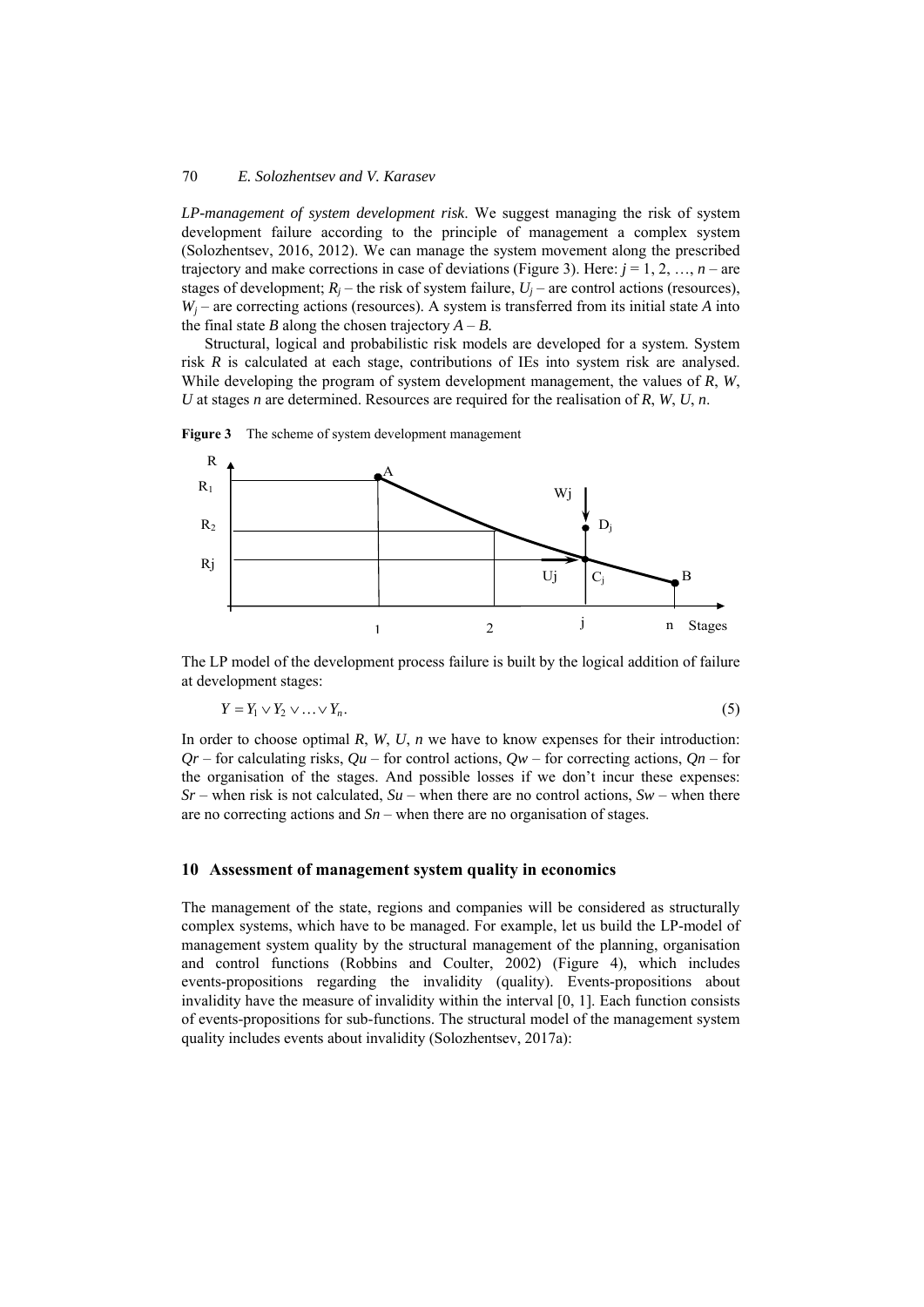- $Y_1$  functions of planning:  $Y_{11}$  concepts and principles of planning,  $Y_{12}$  strategic management,  $Y_{13}$  – instruments and methods of planning
- $Y_2$  functions of an organisation:  $Y_{21}$  structures and schemes of organisation,  $Y_{22}$  –management of personnel,  $Y_{23}$  – reforms and innovations;
- *Y*3 functions of management: *Y*31 behaviour management principles, *Y*32 rules of management in teams,  $Y_{33}$  – employees' motivation,  $Y_{34}$  – management of managers;
- *Y*4 functions of control: *Y*41 principles of control, *Y*42 operations management, *Y*<sub>44</sub> –instruments and methods of control.

The logical model of the invalidity (quality) of the management system:

$$
Y = Y_1 \vee Y_2 \vee Y_3 \vee Y_4. \tag{6}
$$

Logical models of management system invalidity in the equivalent orthogonal form:

$$
Y = Y_1 \vee Y_2 \overline{Y_1} \vee Y_3 \overline{Y_2 Y_1} \vee Y_4 \overline{Y_3 Y_2 Y_1}.
$$
 (7)

Probabilistic models (polynomial) of management system invalidity:

$$
R = R_1 + R_2 (1 - R_1) + R_3 (1 - R_1) (1 - R_2) + R_4 (1 - R_1) (1 - R_2) (1 - R_3),
$$
\n(8)

where  $R_1$ ,  $R_2$ ,  $R_3$ ,  $R_4$  are probabilities of parameters' invalidity.

**Figure 4** Structural model of management system quality



## **11 Examples of studies of structurally complex systems**

Brief descriptions of the contents of some studies are given below.

 *LP-management of economic safety in Russia (Solozhentsev, 2017b)*. The core of the system contains the combination of two systems and the corresponding LP risk models: the LP-model of the risk of the birth rate and the LP-model of the risk of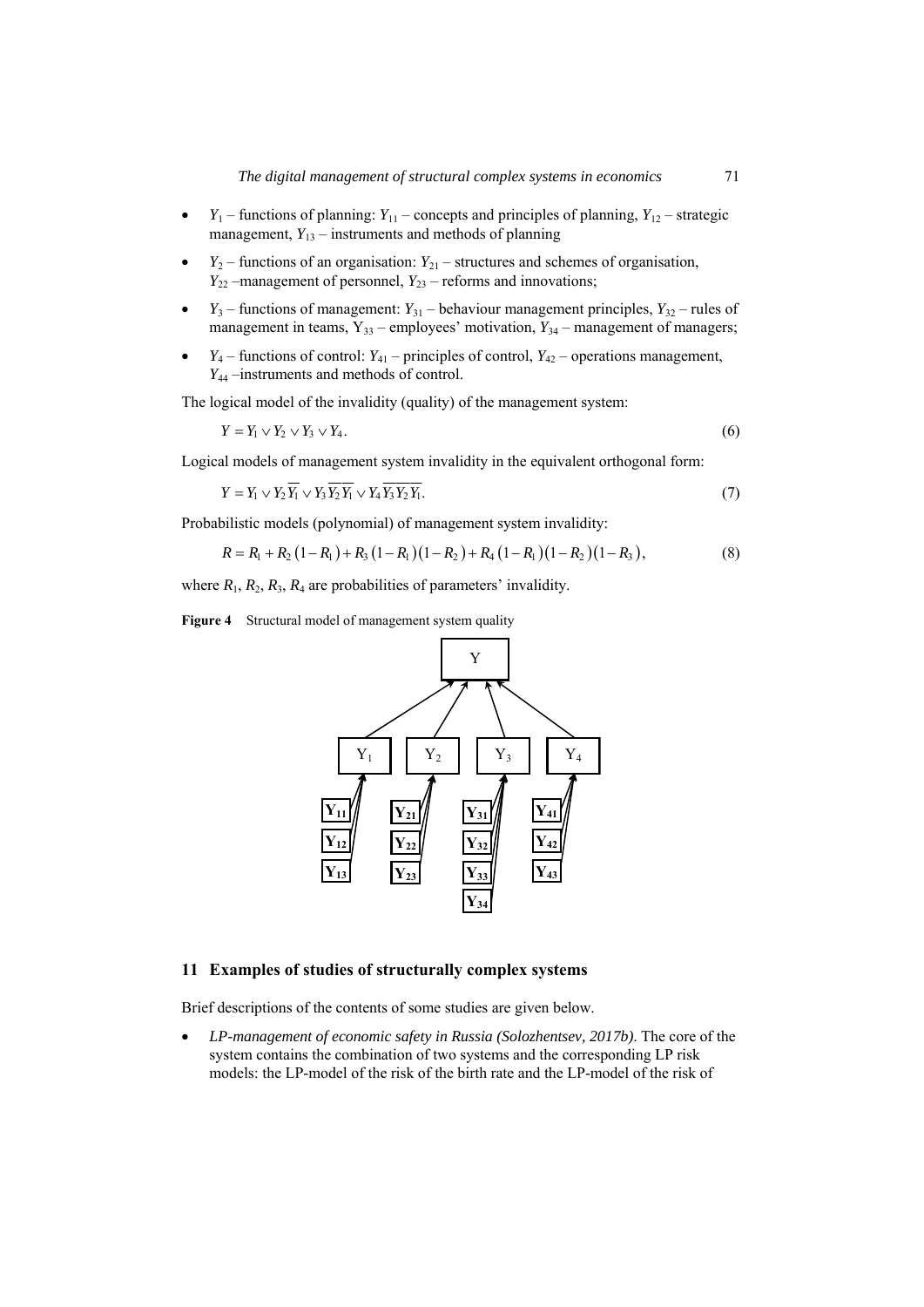## 72 *E. Solozhentsev and V. Karasev*

housing construction. The combined scenario contains 33 initiating and derived events, connected by logical connections *OR, AND, NOT*. The LP-model of the risk can logically include other models and scenarios, for example, LP-models of counteraction bribes and corruption, counteraction drug addiction, innovation system management, etc. We constructing LP-model of the country's economic risk and perform LP-analysis of the economic risk, review the LP-management of the country's economic risk, economic wars with sanctions and the LP-risk management of economic development.

- *LP-management of the country's innovation system*. We used statistical data on the Global Innovative Index (GII), adopted in international practice (Solozhentsev, 2016, 2015). This GII considers: seven groups of derived indicators of the first level, 21 group of derived indicators of the second level and 84 initial indicators of the lower level. Five groups of indicators evaluate capabilities of the innovation system and two groups of indicators evaluate the results of the innovation system. We developed the Global Logical Innovation Index (GLII) and compared it with the Global Innovation Index for ten countries. We analysed the development of one innovation in Russia, built a hybrid LP-model of the failure risk to solve the problem of innovation. LP-model of LII provides an effective methodology for assessment, analysis and management the country's innovation system. In the GII procedure, all derived indicators at all levels have approximately the same scores (in points), equal to the average score of the initial indicators. The effect of the baseline is averaged. It is impossible to correctly analyse and manage individual indicators.
- *LP-models of counteraction to bribes and corruption*. We set forth axioms of counteraction to bribes and corruption, construct a hybrid LP-model of counteraction failure. We developed LP-models: counteraction to bribes in the institution, LP-model of the risk of bribes based on the behaviour of officials, LP-model of the risk of bribes on the basis of analysis of service parameters (Solozhentsev, 2016).
- *LP-models of counteraction to narcotisation of country*. We justified the choice of the LP-model of failure to counteract drug addiction, built a conceptual LP-model of the risk of drug addiction in the region, gave characteristics of the drug situation in the region, built the LP model of the danger of drug situation on indicators, and carried out studies (Solozhentsev, 2017b).
- *LP-model of the operational risk of the bank and the reservation of capital by Basel*. We built the LP-model of the operational risk of the bank, which allows us to determine the reservation capital volume and research the integration of models and the impact of repeated events (Solozhentsev, 2016, 2017b).
- *LP-models for quality management for systems and products by WTO requirements*. LP models of the system's non-validity have been constructed, and invalid events have been described (Solozhentsev, 2016, 2017b).
- *LP models, monitoring and management of the bank crediting process* (Solozhentsev, 2016, 2017b). We used real data on loans of several banks, built an LP model of credit risk, outlined the methodology and algorithm for identifying the LP model of credit risk according to the bank's statistical data. We outlined the methodology of LP-analysis of credit risk and justified the inability to create a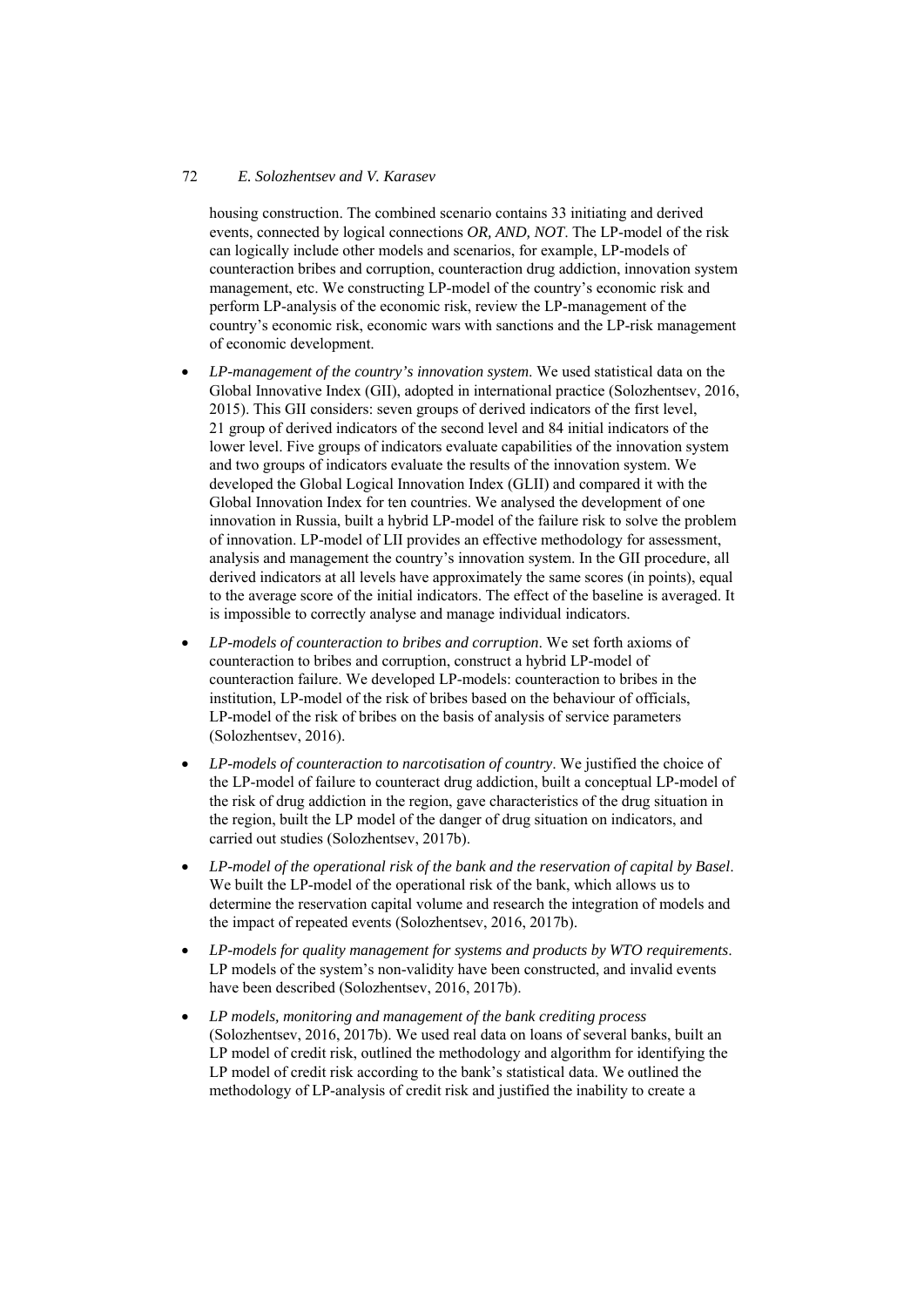testing sample. The technology of monitoring and clarification of the LP-model of risk on the signal set of credits is expounded. The management of the lending process is described.

- *LP-management of the risk and efficiency of the restaurant 'Prestige'* (Solozhentsev, 2012, 2017b). We examined the initiating parameters and their gradations, resulted in databases and knowledge base of the restaurant conditions performed a frequency analysis of risk and effectiveness, and LP analysis and forecasting of the restaurant's risk and efficiency, as well as risk and efficiency analysis of parameter contributions.
- *LP-model of the management failure in 'Transas' company*. We described the problem and parameters of the company, outlined methods and models for assessment the failure risk in management in terms of functions, business areas, achievement of target groups. The models for the estimation and management of company's operation quality are presented (Solozhentsev, 2017b).
- *The LP model 'doughnut economy'*. As example of an LP-risk model let consider (Raworth, 2017) 'doughnut economy'. The economic concept of the 21st century, proposed by Kate, has attracted our attention. We propose the LP-model of the invalidity of the mankind's safe space by the invalidity of parameters which can go beyond the inner and outer boundaries of the mankind's safe space (Figure 2).

Let us focus on two consequences of the analysis of parameters which can go beyond the inner and outer boundaries of the system. First of all, our approach and LP-risk models can also be used for assessment, analysis and management of countries, regions, cities, industrial enterprises and companies, as their states is described by a number of parameters which can be invalid and go beyond internal and external boundaries of the free space. Secondly, external invalid parameters are, as a rule, repeated events and they ensure the connection of LP-models of different systems when building a global LP-risk model of a system, for example, a region. We have to take into account repeated events if we want to assess the risk of a large system, as well as the probabilities of IEs.

Proceeding from the subjectivity and objectivity of the definition of invalidity (Solozhentsev, 2016; Ryabinin, 2007), it will be different in different countries and regions and will change depending on the condition of the environment and the standard of population living.

The model of mankind's safe space invalidity is presented as a graph (Figure 5), usual for top-economy and LP-calculus. Invalid parameters, as IEs and, correspondingly, logical variables beyond the outer ring of the safe space are as follows  $Y_1: Y_{11}$  – change in land utilisation,  $Y_{12}$  –fresh water utilisation,  $Y_{13}$  – nitrogen and phosphorus cycles,  $Y_{14}$  – ocean souring,  $Y_{15}$  – chemical waste,  $Y_{16}$  – atmospheric aerosol load,  $Y_{17}$  – depletion of the ozone layer,  $Y_{18}$  – loss of biodiversity.

Invalid parameters as events and, correspondingly, logical variables beyond the inner ring are as follows  $Y_2$ :  $Y_{21}$  – food,  $Y_{22}$  – water,  $Y_{23}$  – income,  $Y_{24}$  – education,  $Y_{25}$  – stability,  $Y_{26}$  – right to vote,  $Y_{27}$  – employment.

The logical model of the invalidity of mankind's safe space looks as follows:

$$
Y = Y_1 \vee Y_2,\tag{9}
$$

where

$$
Y_1 = Y_{11} \vee Y_{12} \vee Y_{13} \vee \dots \vee Y_{18}; \quad Y_2 = Y_{21} \vee Y_{22} \vee Y_{23} \vee \dots \vee Y_{211}. \tag{10}
$$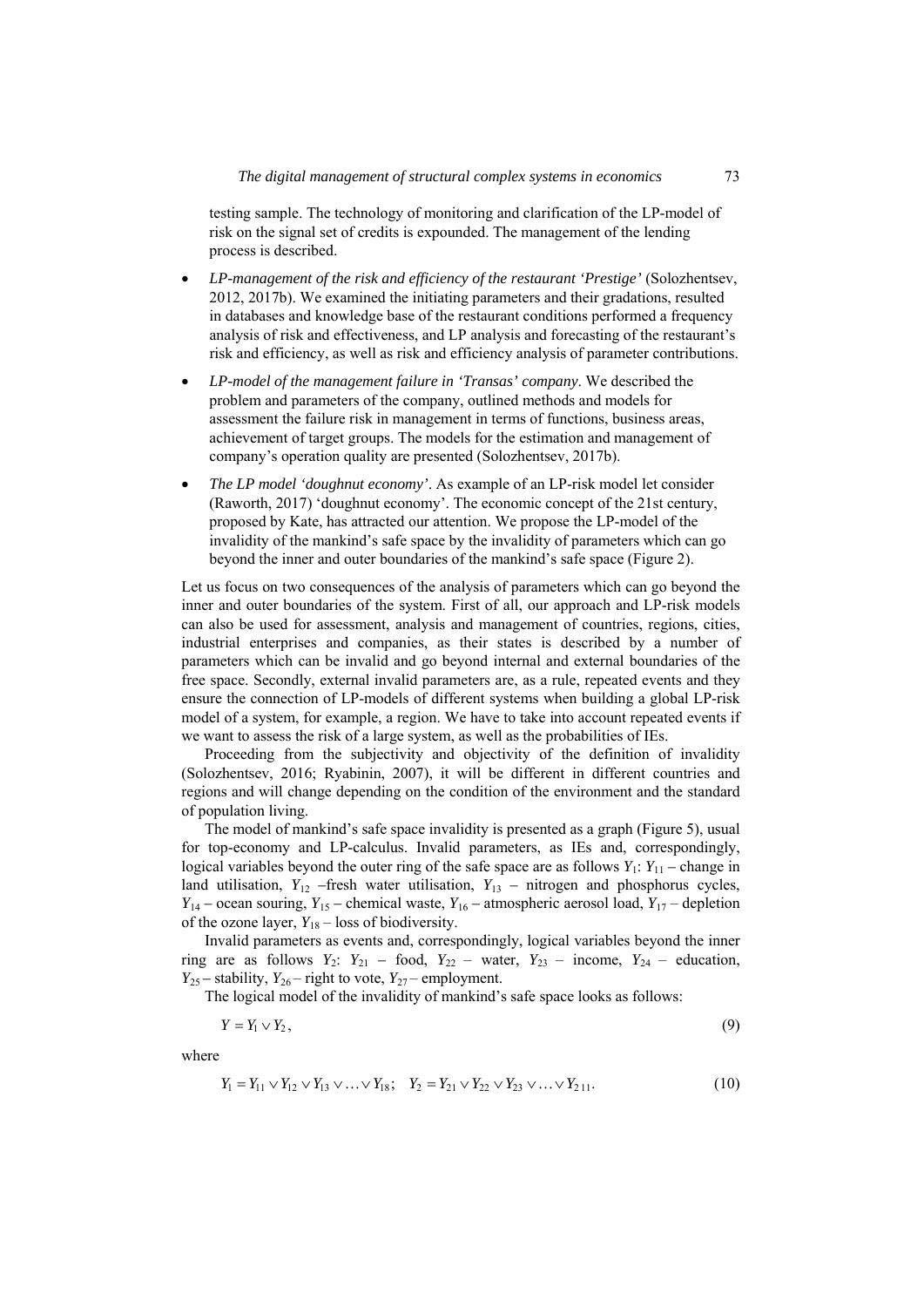The logical model of safe space invalidity in the orthogonal form:

$$
Y = Y_1 \vee Y_2 \overline{Y_1},\tag{11}
$$

where  $\overline{Y_1} = Y_{11} \vee Y_{12} \overline{Y_{11}} \vee Y_{13} \overline{Y_{11} Y_{12}} \vee ...; \overline{Y_2} = Y_{21} \vee Y_{22} \overline{Y_{21}} \vee Y_{23} \overline{Y_{21} Y_{22}} \vee ...$ The probabilistic model of mankind's safe space invalidity:

$$
P(Y) = P_1 + P_2 (1 - P_2),
$$
  
\n
$$
P_1 = P_{11} + P_{12} (1 - P_{11}) + P_{13} (1 - P_{11}) (1 - P_{12}) + ...,
$$
  
\n
$$
P_2 = P_{21} + P_{22} (1 - P_{21}) + P_{23} (1 - P_{21}) (1 - P_{22}) + ...
$$
\n(12)

Here  $P_{11}$ ,  $P_{12}$ , ...,  $P_{18}$ ; ...,  $P_{21}$ ,  $P_{22}$ , ...,  $P_{21}$  are probabilities of the invalidity of parameters.

**Figure 5** Structural model of safe space invalidity



The following logical functions of invalidity *Y* should be analysed in the model of safe space invalidity (Figure 5) in order to take decisions:

- 1 logical function of the realisation of at least one criterion  $(Y_1 \vee Y_2)$
- 2 logical function of non-realisation of any criterion  $(\overline{Y}_1 \wedge \overline{Y}_2)$
- 3 logical function of the realisation of both criteria  $(Y_1 \wedge Y_2)$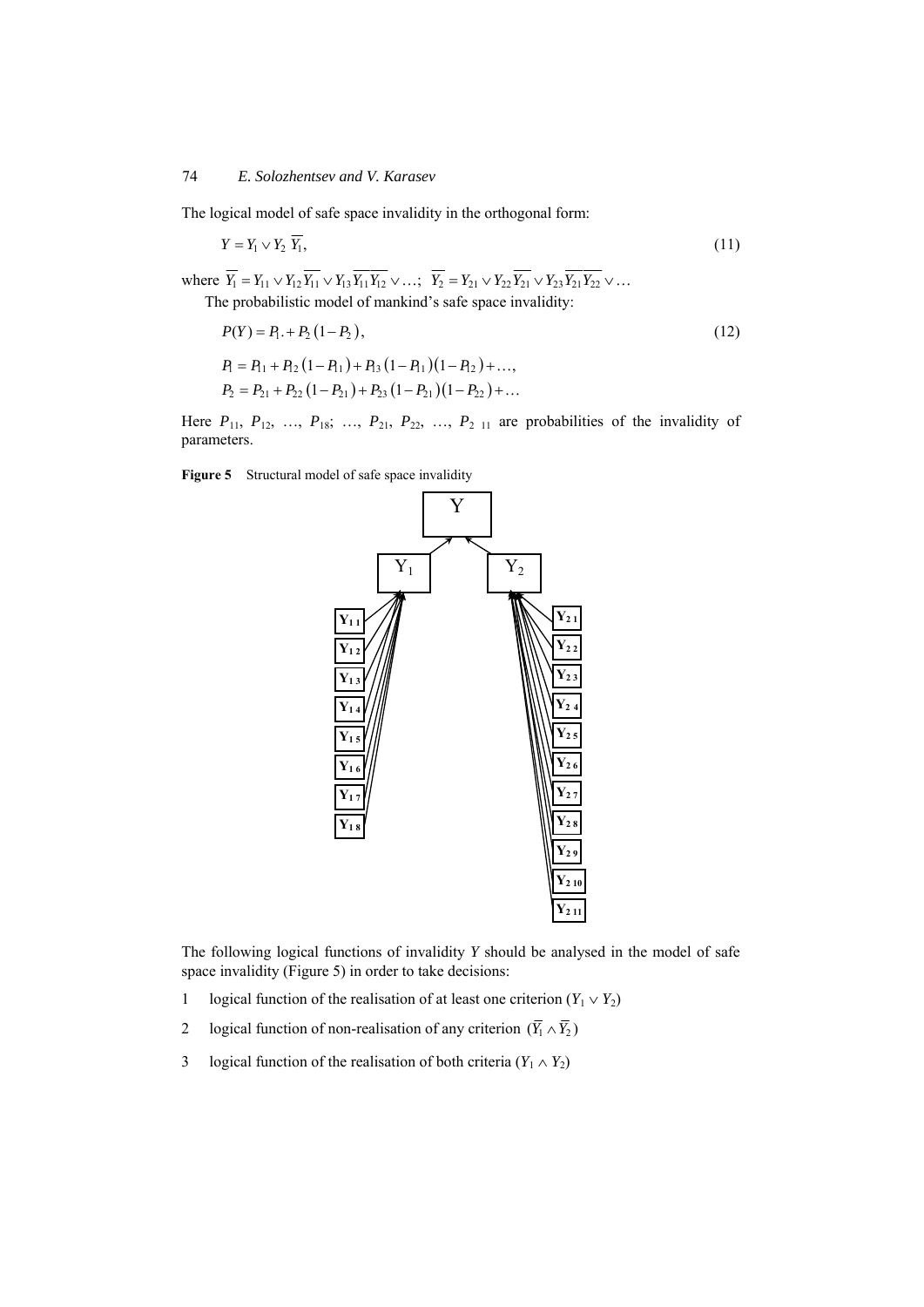- 4 logical function of the realisation of only the first criterion  $(Y_1 \wedge \overline{Y_2})$
- 5 logical function of the realisation of only the second criterion  $(\overline{Y}_1 \wedge Y_2)$ .

## **12 Software for digital management of SCS in economics**

A computer can solve all problems which did not exist before computer's invention. Systems of the state and economy have a lot of factors and combinations of possible solutions. The orthogonalisation of the logical function of system risk in order to obtain probabilistic risk functions or the algebraic risk polynom for real systems is impossible without a special software. The potential of computers for management in economics is not used due to the lack of formalisation of economic problems and, correspondingly, the lack of mathematical models. We cannot manage risk and efficiency without risk models. Risk and efficiency are connected: mathematical expectation of losses is equal to risk multiplied by system assets.

The following special certified software was used for digital management (Solozhentsev, 2016; Hovanov et al., 2009; Karaseva and Alexeev, 2015; Mozhaev, 2008):

- *Arbiter –* for structural logical modelling
- *Expa* for the synthesis of probabilities of events-propositions and assessment of objects' ratings.

Examples of systems management are discussed in Solozhentsev (2016, 2017b, 2018a). The results of system management with real data help us establish following facts: difficult socio-economic problems cannot be solved without scientists and public opinion, reforms in education, science and economics that are needed in order to increase the efficiency of the country's innovations system.

## **13 The further education course for economists**

The program of the course of additional education 'management safety and quality in economics' for economists has been developed, tested and licensed. The course program is as follows.

Lecture topics

- 1 The problem of management in economics:
	- the state of management in economics
	- ephemeral management in economics
	- the exit of economics from the state of a systemic crisis.

2 New objects in management in economics:

- structurally complex objects in economics
- government departments
- socio-economic systems and enterprises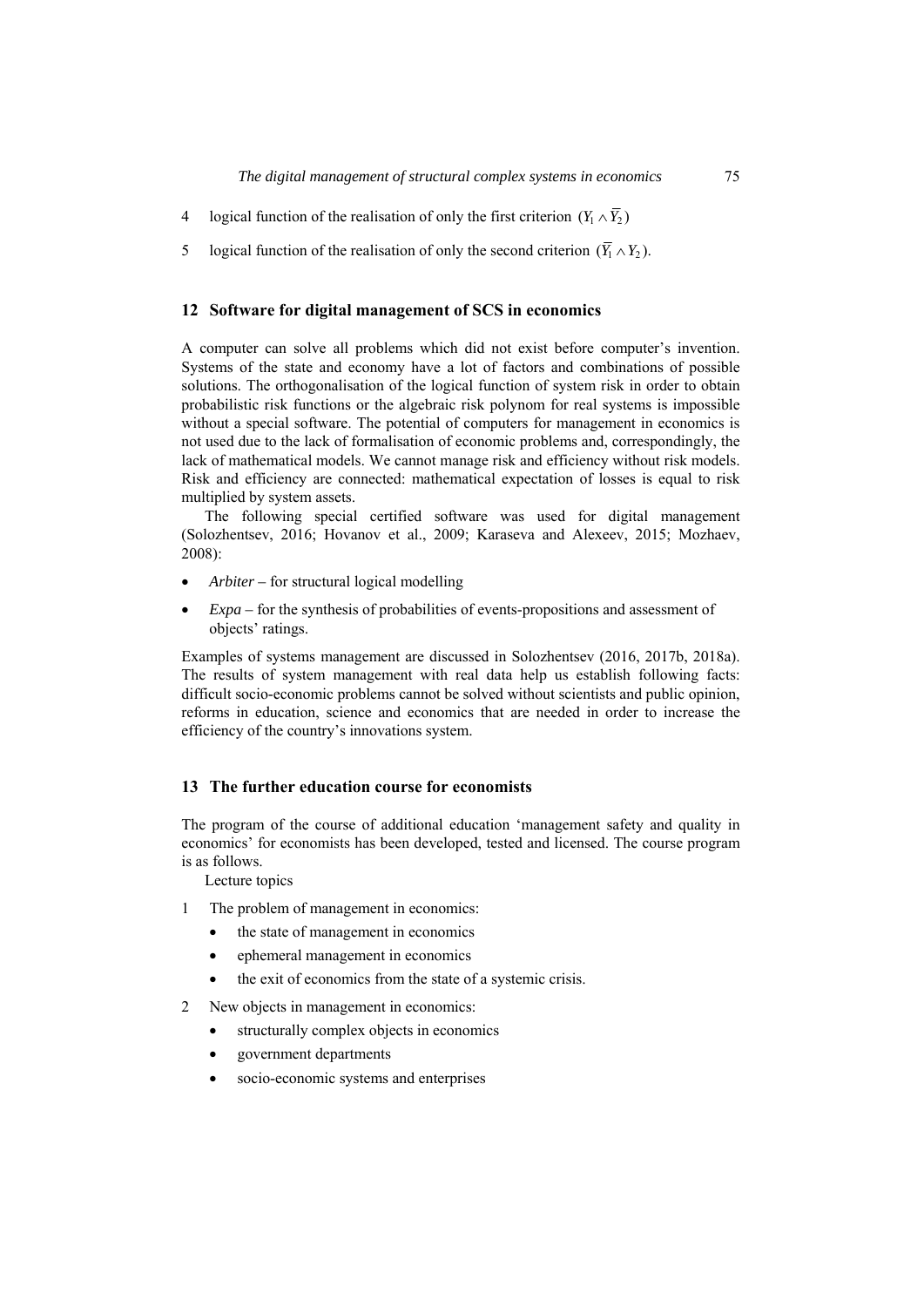## 76 *E. Solozhentsev and V. Karasev*

- quality management processes of a person's social and economic life
- safe population living space
- quality and safety criteria in economics.
- 3 New knowledge in management in economics:
	- methodological foundations of management in economics
	- methodical foundations of management in economics
	- new types of event-propositions in management
	- risk scenarios of systems failure in economics
	- new types of LP-models of failure in economics.
- 4 New tasks in management in economics:
	- modelling, analysis and control (MAC) of safety and quality of one system
	- MAC of safety and quality of a joint system, built from the logical connection of several systems
	- MAC of safety and quality of a joint system with different outcomes of success/failure of separate systems
	- study of the connection of different systems in joint system with the correct account of repeated IEs
	- logical and probabilistic management of the system state
	- logical and probabilistic management of the system development
	- evaluation of the quality of an management system.
- 5 Digital management in economics:
	- digital economics and digital management
	- computer network for event-related digital management in economics
	- connection of event-related digital management with innovation and investment
	- changes in the work of company personnel in digital management.
- 6 Information from the algebra of logic:
	- truth table
	- basic logical operations
	- rules for two and three logical variables
	- transition from the logical failure function to the probability failure function
	- perfect disjunctive normal form
	- the shortest paths to successful operation and minimal failure sections.

Laboratory work on special software

- 7 Software Expa:
	- assessment of the probability of the event by one expert
	- assessment of the probability of the event by a group of experts
	- ranking of systems (objects) by one expert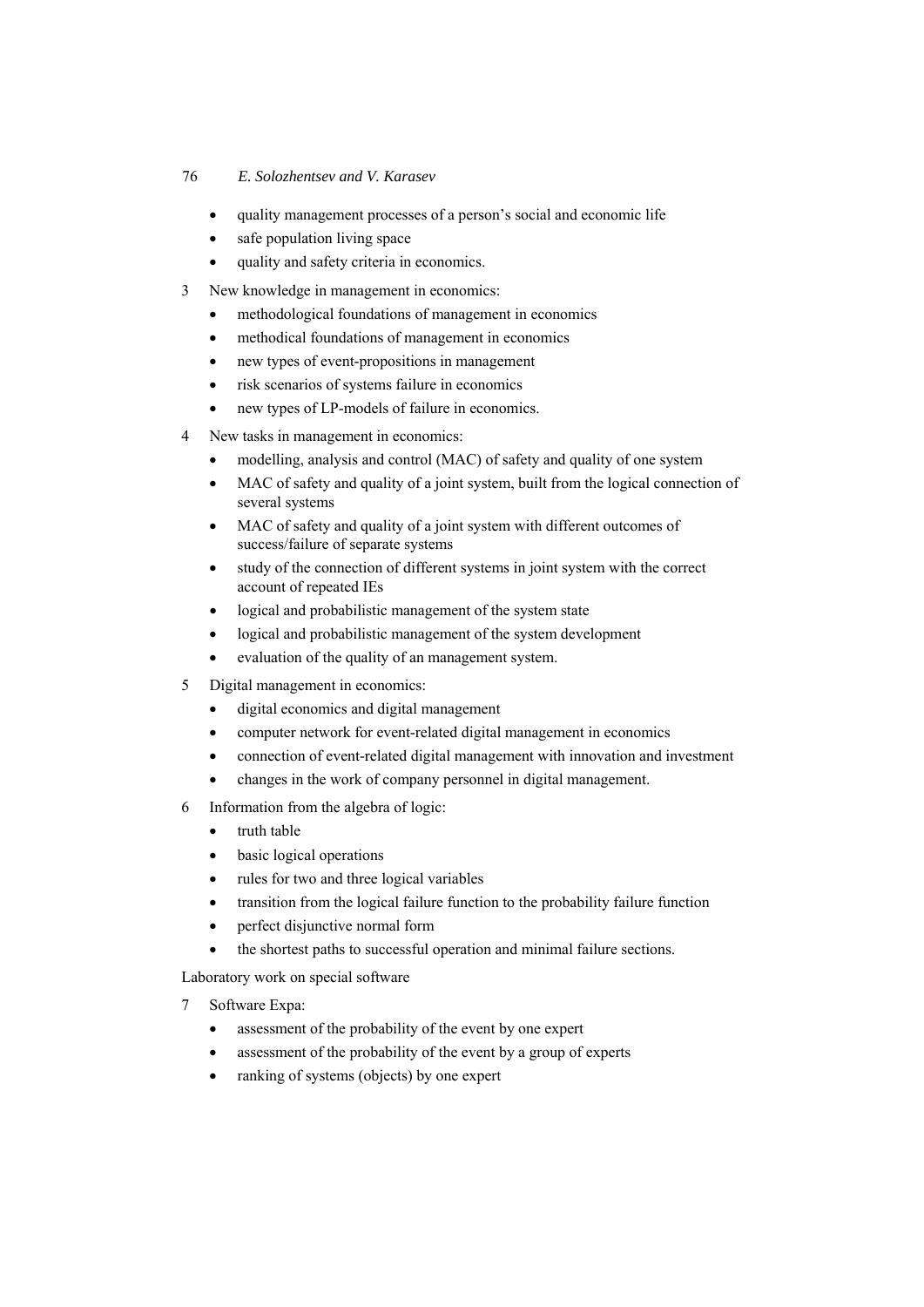• ranking of systems (objects) by a group of experts.

8 Software Arbiter:

- structural and logical modelling of system failure risk
- construction and study of a joint LP-model of the system consisting of two or more models of separate systems
- investigation of a joint LP-model of the system with possible outcomes of two separate systems
- investigation of the connections of separate systems in the joint system with the correct account of repeated events.

## **14 A computer network for digital management of SCS in economics**

A computer network is a group of computers connected by information channels, as well as the necessary software and hardware for distributed data processing.

In such system any of connected devices can be used for transferring or receiving data. There are computer networks of different size: local and global ones. Local networks work at the distance of several metres to several kilometres. They usually include computers of one organisation or enterprise and are located within one building. Global computer networks connect a lot of computers on huge territories: whole regions, countries and continents, using fibre optic connectivity, satellite communication systems and switched telephone networks for data transfer. The internet is an example of global and local networks joined together.

To create a computer network of digital management we have to (Solozhentsev, 2017a):

- 1 create a computer network with LP-models of system risk, connecting government departments in regions, cities and enterprises
- 2 receive and transfer data as events-propositions, systems and events failure scenarios, LP-risk models, results of the assessment and analysis of system risk
- 3 to use LP-risk models for analysis and management of systems.

The computer network for the digital management of SCSs in economics consists of the following components:

- computers
- knowledge bases as events-propositions and scenarios of systems and events' failure risk
- LP-risk models of systems
- special software for building LP-models of risk and management
- access to the internet
- the education course for managers, economists and teachers.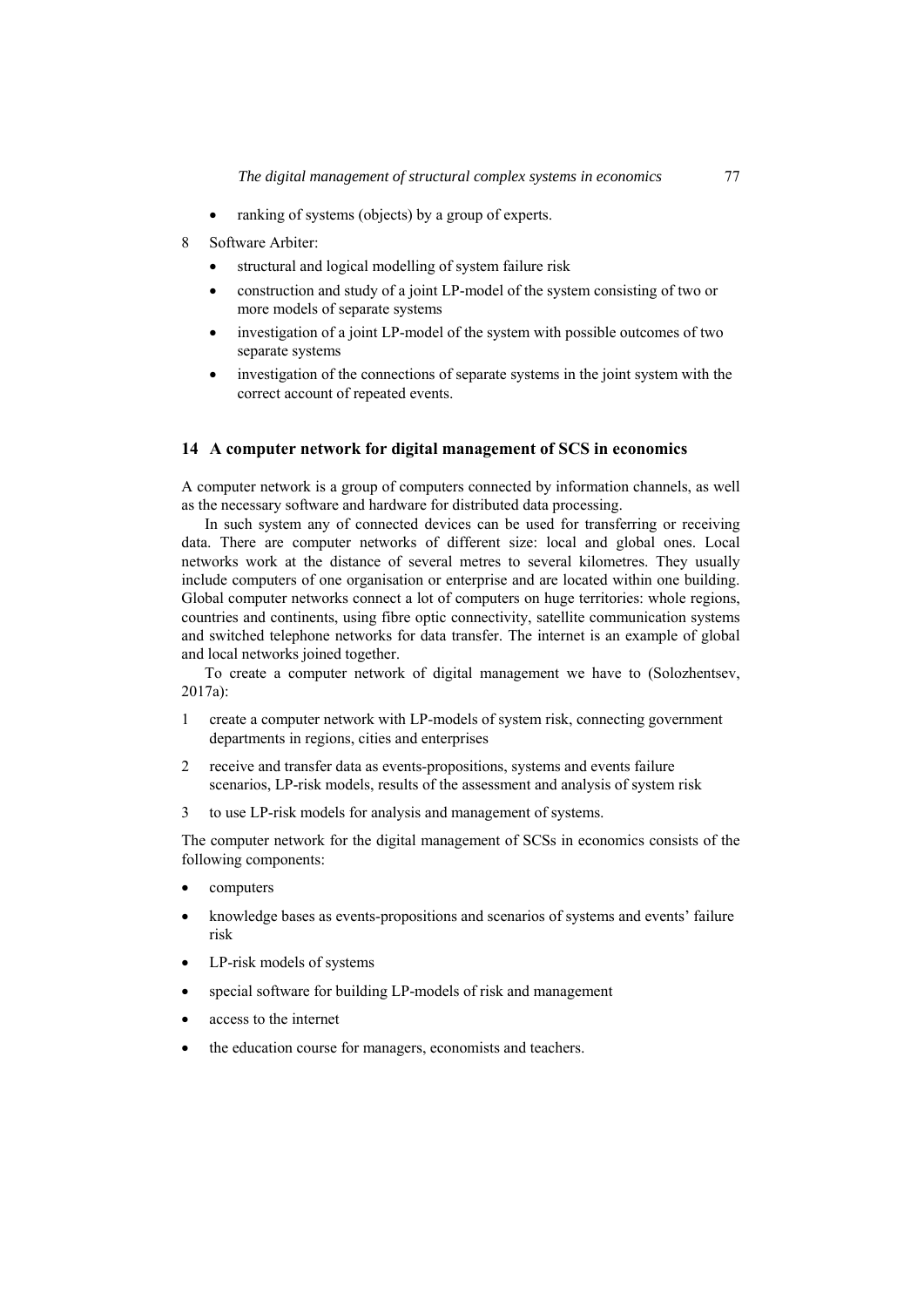The computer network for event-related digital management of SCSs in economics has a unified system of models, technologies and software.

## **15 Conclusions**

The present work is devoted to the event-related digital management of SCS in economics. This problem is fundamental one for economics and economic science. A new breakthrough scientific direction of research in economics is being formed. New knowledge, tasks, LP-models and special software for management is offered. The event-related digital management of structural complex systems in economics under the criteria of safety and quality is proposed.

The main results of the work are following:

- 1 Analysis of publications showed the unsatisfactory situation in the management of SCS in economics in the world. They are searching for ways out of the current critical situation.
- 2 Currently, management of SCS in economics is performed on the basis of ephemeral concepts and goals, 'by concepts', 'manual management' and 'give more money' principles, by promises and appeals, ephemeral programs for economic growth, increase of labour productivity and the revival of the industry in the absence of mathematical models.
- 3 As a result of the analysis, we conclude that successful evolution depends on the development of new knowledge and new tasks in management of SCS in economics that can change the critical situation in the management.
- 4 The structural complex systems in economics are: socio-economic systems and projects; business enterprises, the safe space of mankind, government departments and quality management processes of the socio-economic life of a person.
- 5 The new knowledge for management in economics is introduced. This knowledge face with new types of Boolean event-propositions, risk scenarios for system failure, new types of logical and probabilistic risk models.
- 6 Safety and quality are necessary conditions for the existence of all systems in economics. The management of these systems by criteria of safety and quality is proposed for implementation.
- 7 The definition of digital management is given, the concept of digital management of SCS in economics is stated, the relationship of the digital economics and digital management of economics is established. Digital management gives a real opportunity for a wide introduction of the new scientific direction 'event-related digital management in economics'.
- 8 For the event-related digital management in economics special software and the course of additional education for economists and teachers have been created.
- 9 Digital event-related management in the economics in the centre and regions of the country is designed to develop annual and long-term evolution programs and for operative management and decision-making.